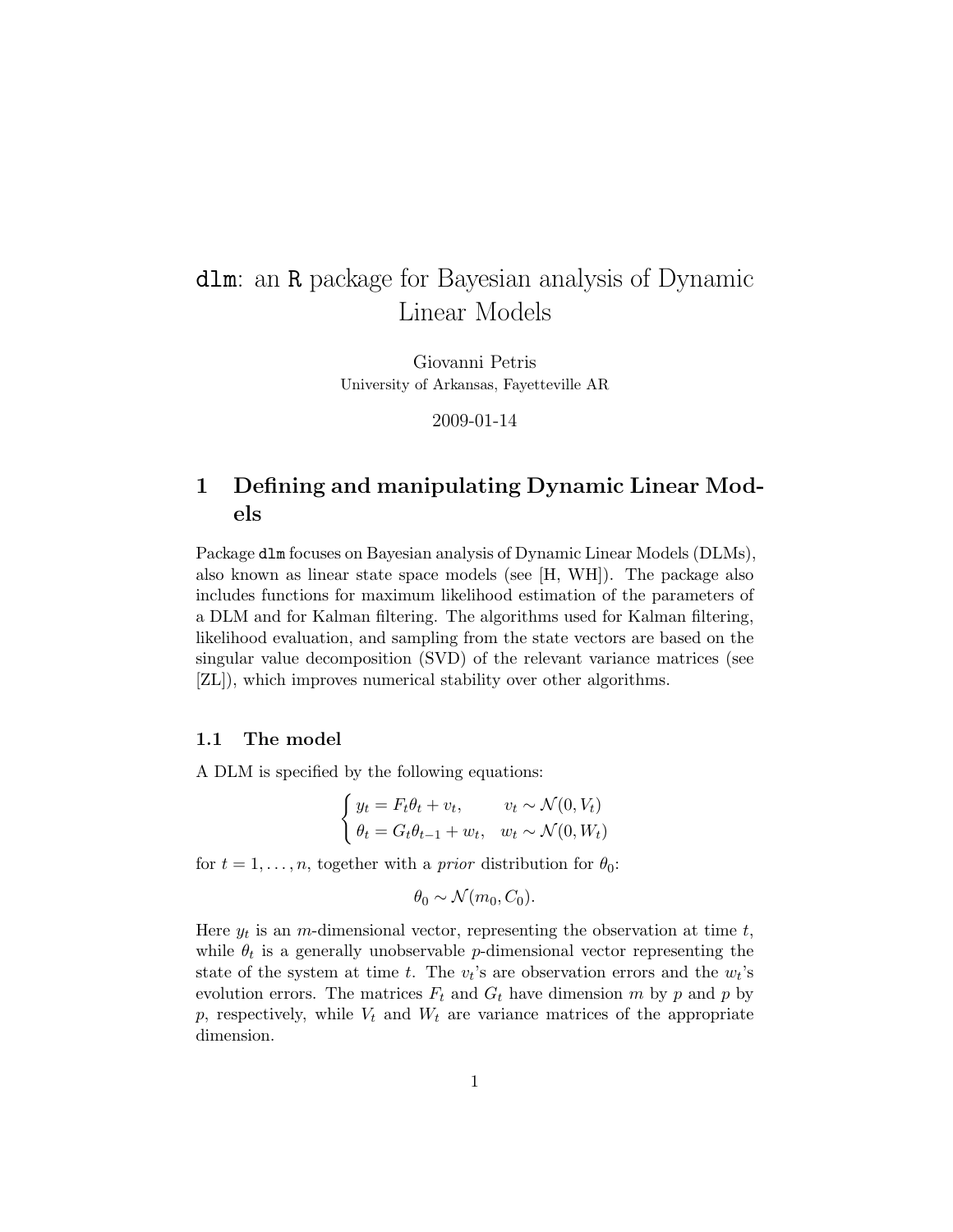## 1.2 Defining DLMs with dlm

One of the simplest DLMs is the random walk plus noise model, also called first order polynomial model. It is used to model univariate observations, the state vector is unidimensional, and it is described by the equations

$$
\begin{cases} y_t = \theta_t + v_t, & v_t \sim \mathcal{N}(0, V) \\ \theta_t = \theta_{t-1} + w_t, & w_t \sim \mathcal{N}(0, W) \end{cases}
$$

The model is *constant*, i.e., the various matrices defining its dynamics are time-invariant. Moreover,  $F_t = G_t = [1]$ . The only parameters of the model are the observation and evolution variances  $V$  and  $W$ . These are usually estimated from available data using maximum likelihood or Bayesian techniques. In package dlm a constant DLM is represented as a list with components FF, V, GG, W, having class "dlm". A random walk plus noise model, with  $V = 0.8$  and  $W = 0.1$ , can be defined in R as follows:

$$
> \dim(FF = 1, V = 0.8, GG = 1, W = 0.1, m0 = 0, CO = 100)
$$

Note that the mean and variance of the prior distribution of  $\theta_0$  must be specified, as they are an integral part of the model definition. An alternative way to define the same models is

### $>$  dlmModPoly(order = 1, dV = 0.8, dW = 0.1, CO = 100)

This function has default values for mo, CO, dV and dW (the last two are used to specify the *diagonal* of  $V$  and  $W$ , respectively). In fact it also has a default value for the *order* of the polynomial model, so the user must be aware of these defaults before using them light-heartedly. In particular, the default values for dV and dW should be more correctly thought as place holders that are there just to allow a complete specification of the model.

Consider the second-order polynomial model obtained as

#### > myMod <- dlmModPoly()

Individual components of the model can be accessed and modified in a natural way by using the exctractor and replacement functions provided by the package.

#### > FF(myMod)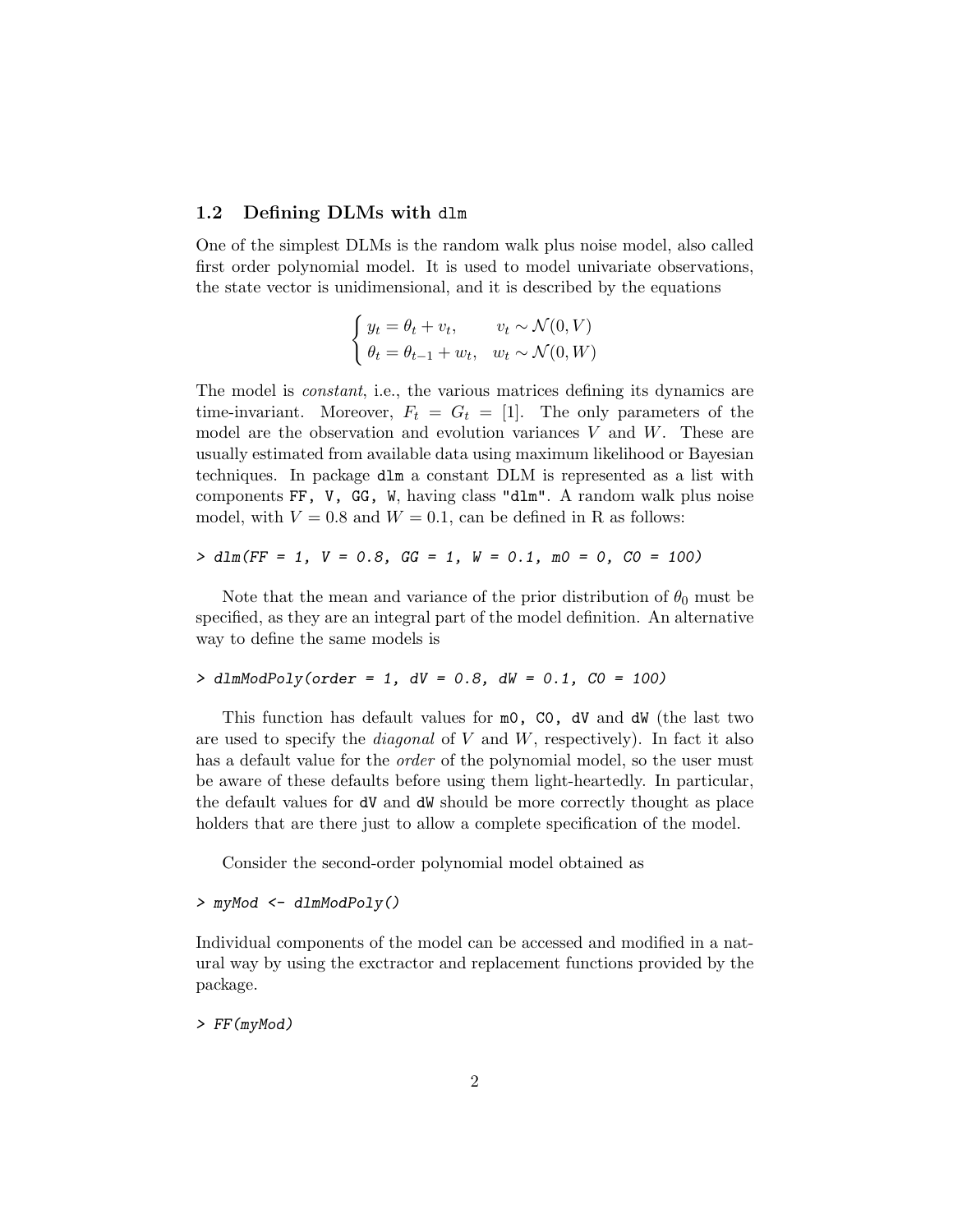```
[,1] [,2][1,] 1 0> W(myMod)
    [,1] [,2][1,] 0 0[2,] 0 1> m0(myMod)
[1] 0 0
> V(myMod) < -0.8
```
In addition to dlmModPoly, dlm provides other functions to create DLMs of standard types. They are summarized in Table 1. With the exception

| Function   | Model                           |
|------------|---------------------------------|
| dlmModARMA | ARMA process                    |
| dlmModPoly | <i>nth</i> order polynomial DLM |
| dlmModReg  | Linear regression               |
| dlmModSeas | Periodic - Seasonal factors     |
| dlmModTrig | Periodic – Trigonometric form   |

Table 1: Creator functions for special models.

of dlmModARMA, which handles also the multivariate case, the other creator functions are limited to the case of univariate observations. More complicated DLMs can be explicitely defined using the general function dlm.

# 1.3 Combining models: sums and outer sums

From a few basic models, one can obtain more general models by means of different forms of "addition". In general, suppose that one has k independent DLMs for m-dimensional observations, where the ith one is defined by the system

$$
\begin{cases}\ny_t^{(i)} = F_t^{(i)} \theta_t^{(i)} + v_t^{(i)}, & v_t^{(i)} \sim \mathcal{N}(0, V^{(i)}) \\
\theta_t^{(i)} = G_t^{(i)} \theta_{t-1}^{(i)} + w_t^{(i)}, & w_t^{(i)} \sim \mathcal{N}(0, W^{(i)})\n\end{cases} \tag{1}
$$

 $m_0^{(i)}$  $_0^{(i)}$  and  $C_0^{(i)}$  $\int_0^{(i)}$  are the mean and variance of the initial state in DLM *i*. Note that the state vectors may have different dimensions  $p_1, \ldots, p_k$  across different DLMs. Each model may represent a simple feature of the observation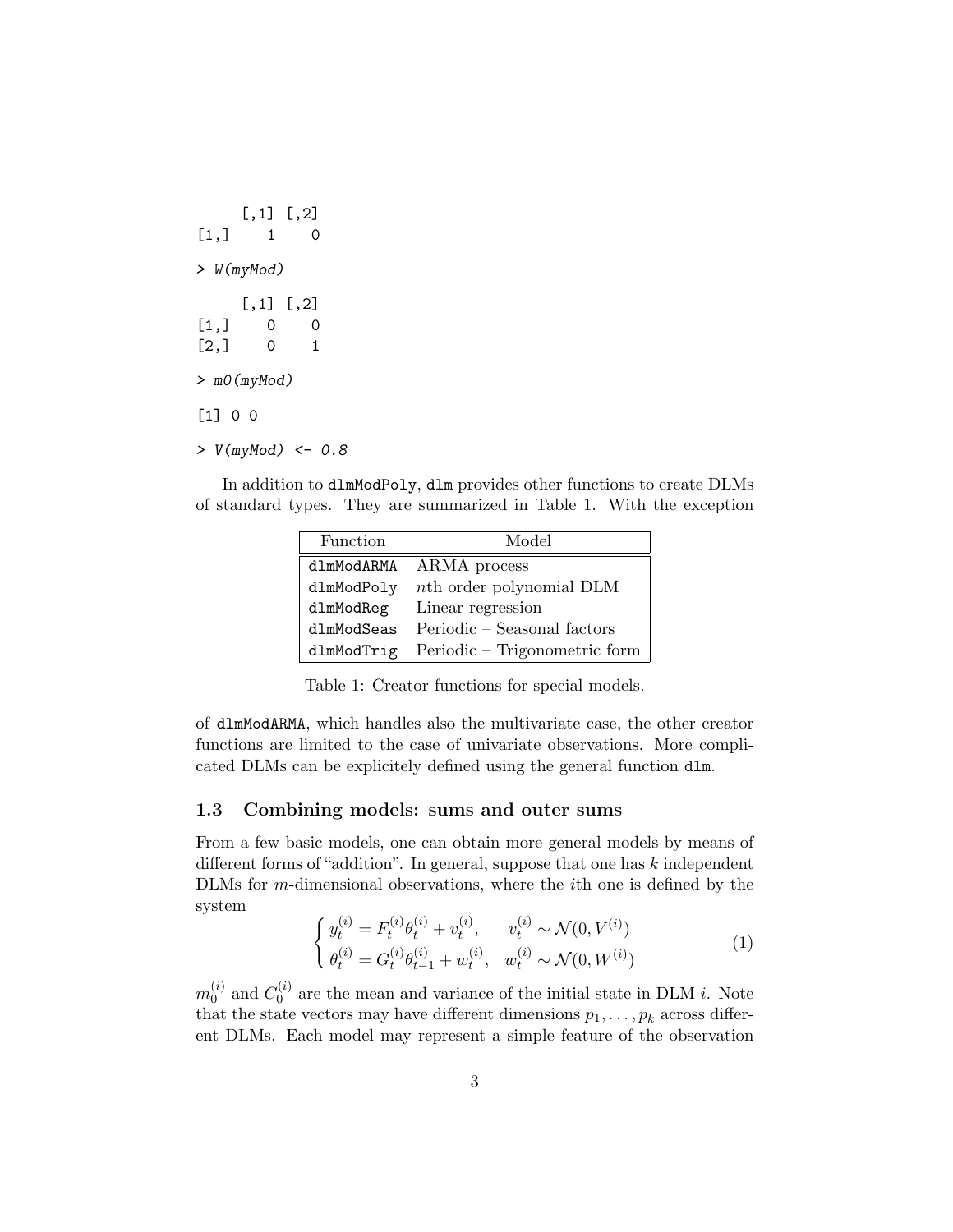process, such as a stochastic trend, a periodic component, and so on, so that  $y_t = y_t^{(1)} + \cdots + y_t^{(k)}$  $t_t^{(k)}$  is the actual observation at time t. This suggests to combine, or add, the DLMs into a comprehensive one by defining the state of the system by  $\theta'_t = (\theta_t^{(1)})$ t  $(\cdot, \ldots, \theta_t^{(k)'})$ , together with the matrices

$$
F_t = (F_t^{(1)} | \dots | F_t^{(k)}), \t V_t = \sum_{i=1}^k V_t^{(i)},
$$
  
\n
$$
G_t = \begin{bmatrix} G_t^{(1)} & & \\ & \ddots & \\ & & G_t^{(k)} \end{bmatrix}, \t W_t = \begin{bmatrix} W_t^{(1)} & & \\ & \ddots & \\ & & W_t^{(k)} \end{bmatrix},
$$
  
\n
$$
m'_0 = (m_0^{(1)}, \dots, m_0^{(k)}), \t C_0 = \begin{bmatrix} C_0^{(1)} & & \\ & \ddots & \\ & & C_0^{(k)} \end{bmatrix}.
$$

The form just described of model composition can be thought of as a sum of models. Package dlm provides a method function for the generic + for objects of class dlm which performs this sum of DLMs.

For example, suppose one wants to model a time series as a sum of a stochastic linear trend and a quarterly seasonal component, observed with noise. The model can be set up as follows:

#### > myMod <- dlmModPoly() + dlmModSeas(4)

The nonzero entries in the  $V$  and  $W$  matrices can be specified to have more meaningful values in the calls to dlmModPoly and/or dlmModSeas, or changed after the combined model is set up.

There is another natural way of combining DLMs which resembles an "outer" sum. Consider again the  $k$  models  $(1)$ , but suppose the dimension of the observations may be different for each model, say  $m_1, \ldots, m_k$ . An obvious way of obtaining a multivariate model including all the  $y_t^{(i)}$  $t^{(i)}$  is to consider the models to be independent and set  $y'_t = (y_t^{(1)})$ t  $\langle , \ldots, y_t^{(k)} \rangle$  $\binom{(k)'}{t}$ . Note that each  $y_t^{(i)}$  may itself be a random vector. This corresponds to the definition of a new DLM with state vector  $\theta'_t = (\theta_t^{(1)})$ t  $(\rho_t^{(k)})$ , as in the previous case,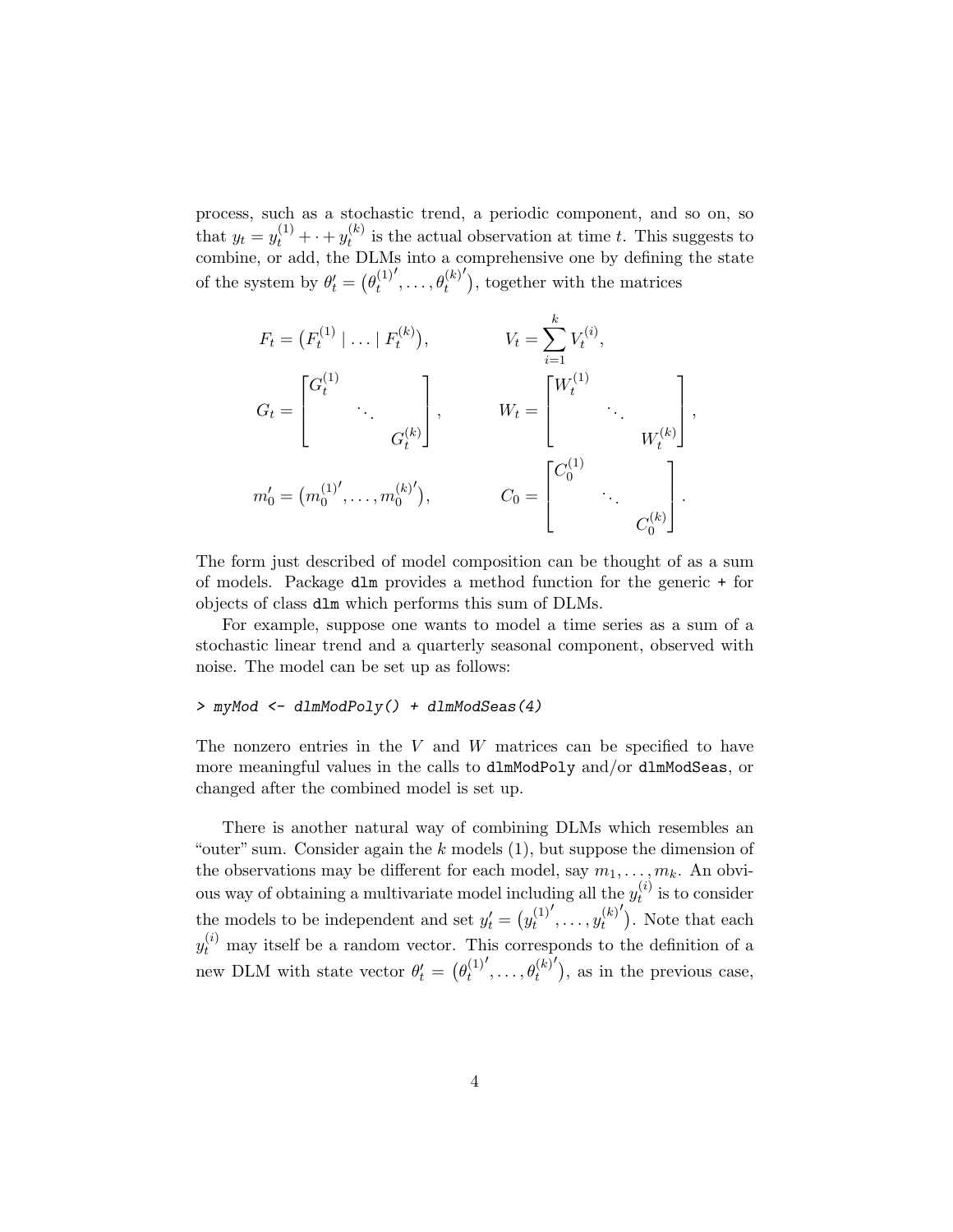and matrices

$$
F_{t} = \begin{bmatrix} F_{t}^{(1)} & & \\ & \ddots & \\ & & F_{t}^{(k)} \end{bmatrix}, \qquad V_{t} = \begin{bmatrix} V_{t}^{(1)} & & \\ & \ddots & \\ & & V_{t}^{(k)} \end{bmatrix},
$$

$$
G_{t} = \begin{bmatrix} G_{t}^{(1)} & & \\ & \ddots & \\ & & G_{t}^{(k)} \end{bmatrix}, \qquad W_{t} = \begin{bmatrix} W_{t}^{(1)} & & \\ & \ddots & \\ & & W_{t}^{(k)} \end{bmatrix},
$$

$$
m_{0}' = (m_{0}^{(1)'}, \dots, m_{0}^{(k)'}), \qquad C_{0} = \begin{bmatrix} C_{0}^{(1)} & & \\ & \ddots & \\ & & C_{0}^{(k)} \end{bmatrix}.
$$

For example, suppose you have two time series, the first following a stochastic linear trend and the second a random noise plus a quarterly seasonal component, both series being observed with noise. A joint DLM for the two series, assuming independence, can be set up in R as follow.

 $> \text{dlmModPoly}(dV = 0.2, dW = c(0, 0.5))$  %+% +  $(dlmModSeas(4, dV = 0, dW = c(0, 0, 0.35)) +$ + dlmModPoly(1, dV = 0.1, dW = 0.03))

# 1.4 Time-varying models

In a time-varying DLM at least one of the entries of  $F_t$ ,  $V_t$ ,  $G_t$ , or  $W_t$ changes with time. We can think of any such entry as a time series or, more generally, a numeric vector. All together, the time-varying entries of the model matrices can be stored as a multivariate time series or a numeric matrix. This idea forms the basis for the internal representation of a timevarying DLM. A object m of class dlm may contain components named JFF, JV, JGG, JW, and X. The first four are matrices of integers of the same dimension as FF, V, GG, W, respectively, while X is an n by m matrix, where n is the number of observations in the data. Entry  $(i, j)$  of JFF is zero if the corresponding entry of  $FF$  is time invariant, or  $k$  if the vector of values of  $F_t[i, j]$  at different times is stored in  $X[, k]$ . In this case the actual value of FF[i,j] in the model object is not used. Similarly for the remaining matrices of the DLM. For example, a dynamic linear regression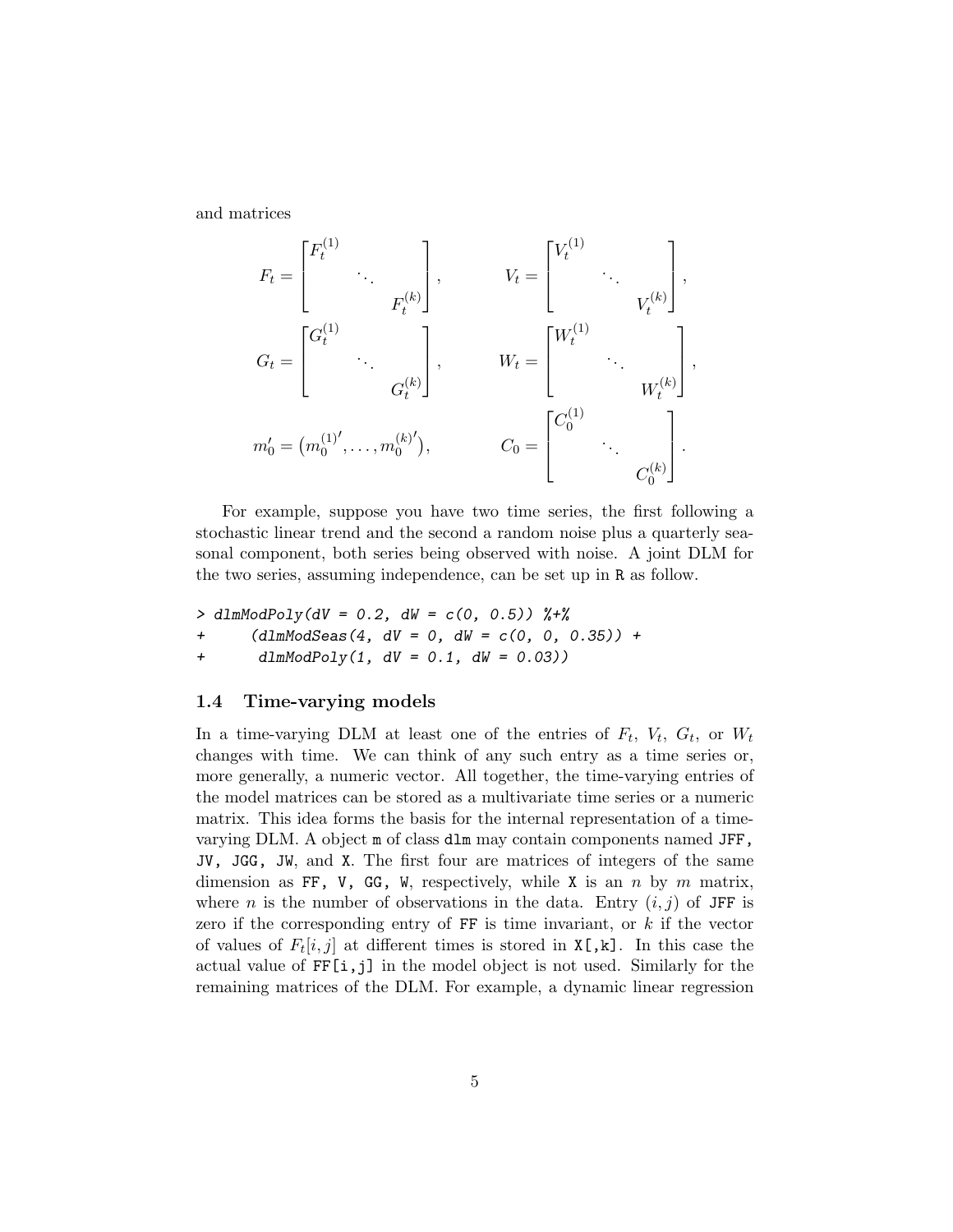can be modeled as

$$
\begin{cases} y_t = \alpha_t + x_t \beta_t + v_t & v_t \sim \mathcal{N}(0, V_t) \\ \alpha_t = \alpha_{t-1} + w_{\alpha, t}, & w_{\alpha, t} \sim \mathcal{N}(0, W_{\alpha, t}) \\ \beta_t = \beta_{t-1} + w_{\beta, t}, & w_{\beta, t} \sim \mathcal{N}(0, W_{\beta, t}). \end{cases}
$$

Here the state of the system is  $\theta_t = (\alpha_t, \beta_t)'$ , with  $\beta_t$  being the regression coefficient at time t and  $x_t$  being a covariate at time t, so that  $F_t = [1, x_t]$ . Such a DLM can be set up in R as follows,

```
> u <- rnorm(25)
> myMod <- dlmModReg(u, dV = 14.5)
> myMod$JFF
     [,1] [,2][1,] 0 1> head(myMod$X)
       [,1]
[1,] 0.639
[2,] 0.947
[3,] 3.128
[4,] 2.733
[5,] -0.480[6,] 0.156
```
Currently the outer sum of time-varying DLMs is not implemented.

# 2 Maximum likelihood estimation

It is often the case that one has unknown parameters in the matrices defining a DLM. While package dlm was primarily developed for Bayesian inference, it offers the possibility of estimating unknown parameters using maximum likelihood. The function dlmMLE is essentially a wrapper around a call to optim. In addition to the data and starting values for the optimization algorithm, the function requires a function argument that "builds" a DLM from any specific value of the unknown parameter vector. We illustrate the usage of dlmMLE with a couple of simple examples.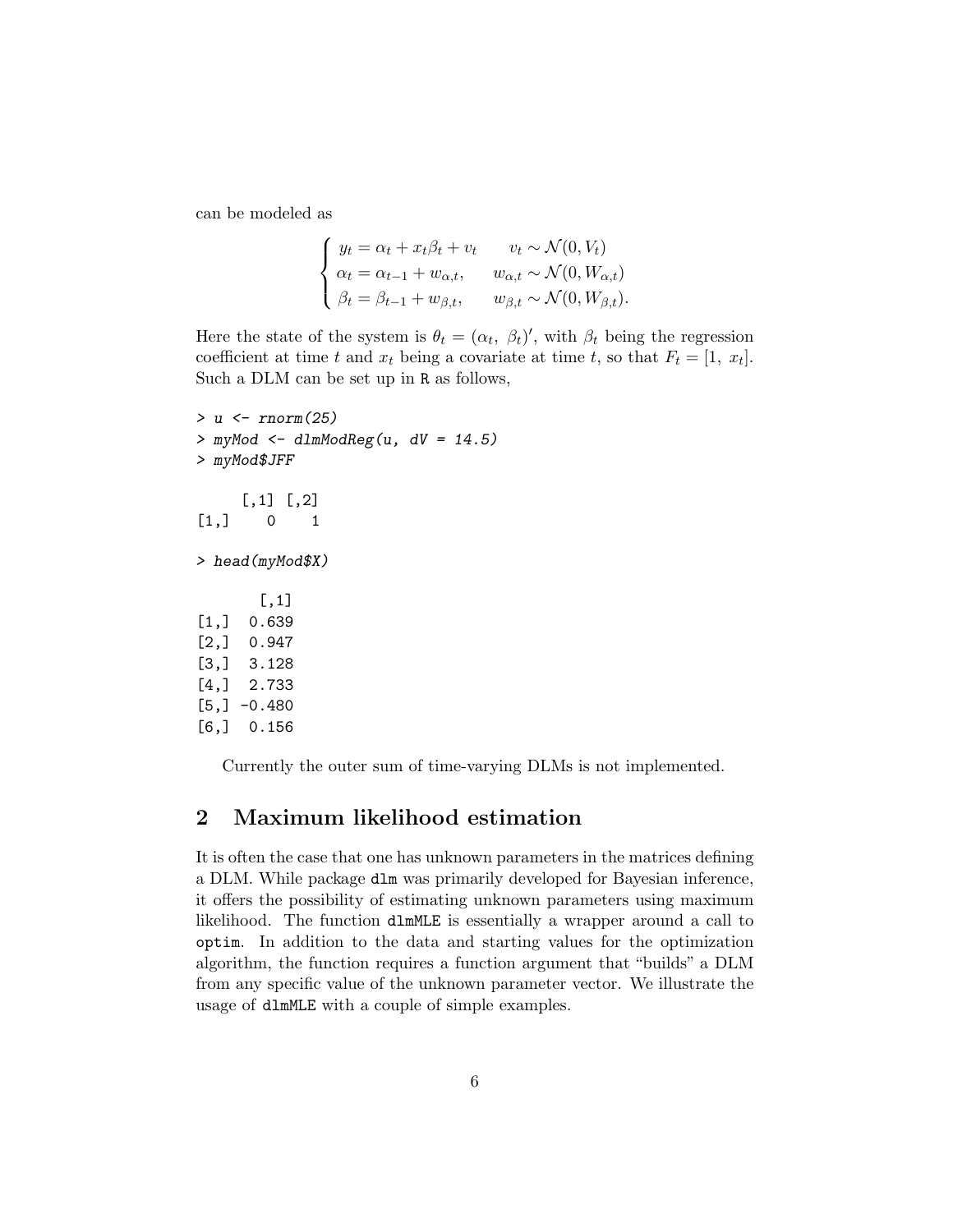Consider the Nile river data set. A reasonable model can be a random walk plus noise, with unknown system and observation variances. Parametrizing variances on a log scale, to ensure positivity, the model can be build using the function defined below.

```
> buildFun \leq function(x) {
+ dlmModPoly(1, dV = exp(x[1]), dW = exp(x[2]))+ }
```
Starting the optimization from the arbitrary  $(0, 0)$  point, the MLE of the parameter can be found as follows.

```
> fit < -dlmMLE(Nile, parm = c(0,0), build = buildFun)> fit$conv
[1] 0
> dlmNile <- buildFun(fit$par)
> V(dlmNile)
      [,1]
[1,] 15100
> W(dlmNile)
     [,1]
[1,] 1468
```
For comparison, the estimated variances obtained using StructTS are

```
> StructTS(Nile, "level")
Call:
StructTS(x = Nile, type = "level")Variances:
  level epsilon
   1469 15099
```
As a less trivial example, suppose one wants to take into account a jump in the flow of the river following the construction of Ashwan dam in 1898. This can be done by inflating the system variance in 1899 using a multiplier bigger than one.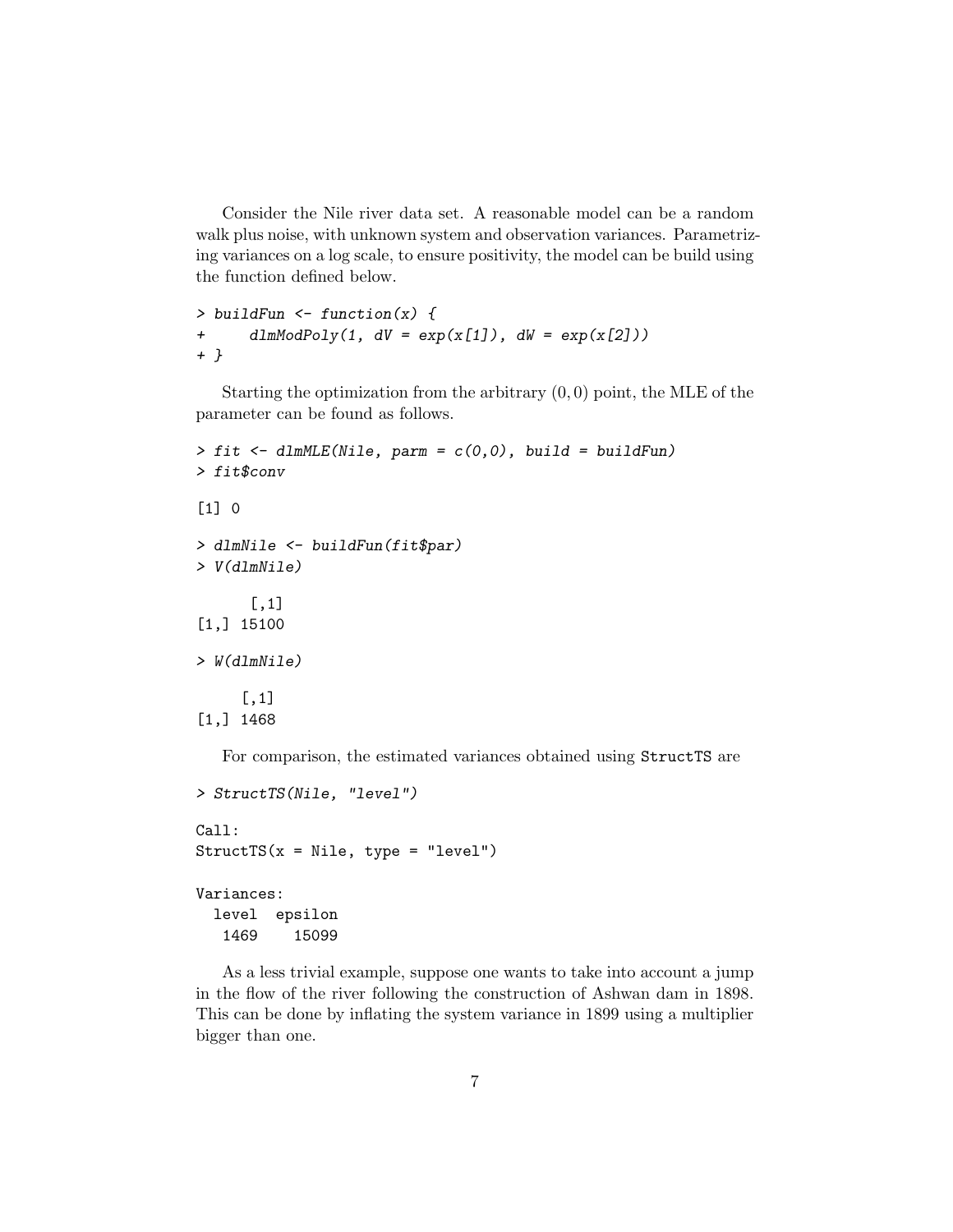```
> buildFun <- function(x) {
+ m \leq -d \text{ImModPoly}(1, dV = exp(x[1]))+ m$JW \leftarrow matrix(1)+ m$X <- matrix(exp(x[2]), nc = 1, nr = length(Nile))
+ j \leftarrow \text{which}(\text{time}(\text{Nile}) == 1899)+ m$X[j,1] < -m$X[j,1] * (1 + exp(x[3]))+ return(m)
+ }
> fit < -dlmMLE(Nile, param = c(0,0,0), build = buildFun)> fit$conv
[1] 0
> dlmNileJump <- buildFun(fit$par)
> V(dlmNileJump)
      [,1]
[1,] 16300
> dlmNileJump$X[c(1, which(time(Nile) == 1899)), 1]
[1] 2.79e-02 6.05e+04
```
The conclusion is that, after accounting for the 1899 jump, the level of the series is essentially constant in the periods before and after that year.

# 3 Filtering, smoothing and forecasting

Thanks to the fact that the joint distribution of states and observations is Gaussian, when all the parameters of a DLM are known it is fairly easy to derive conditional distributions of states or future observations conditional on the observed data. In what follows, for any pair of integers  $(i, j)$ , with  $i \leq j$ , we will denote by  $y_{i:j}$  the observations from the *i*th to the *j*th, inclusive, i.e.,  $y_i, \ldots, y_j$ ; a similar notation will be used for states. The fil*tering* distribution at time t is the conditional distribution of  $\theta_t$  given  $y_{1:t}$ . The *smoothing* distribution at time t is the conditional distribution of  $\theta_{0:t}$ given  $y_{1:t}$ , or sometimes, with an innocuous abuse of language, any of its marginals, e.g., the conditional distribution of  $\theta_s$  given  $y_{1:t}$ , with  $s \leq t$ . Clearly, for  $s = t$  this marginal coincides with the filtering distribution. We speak of forecast distribution, or predictive distribution, to denote a conditional distribution of future states and/or observations, given the data up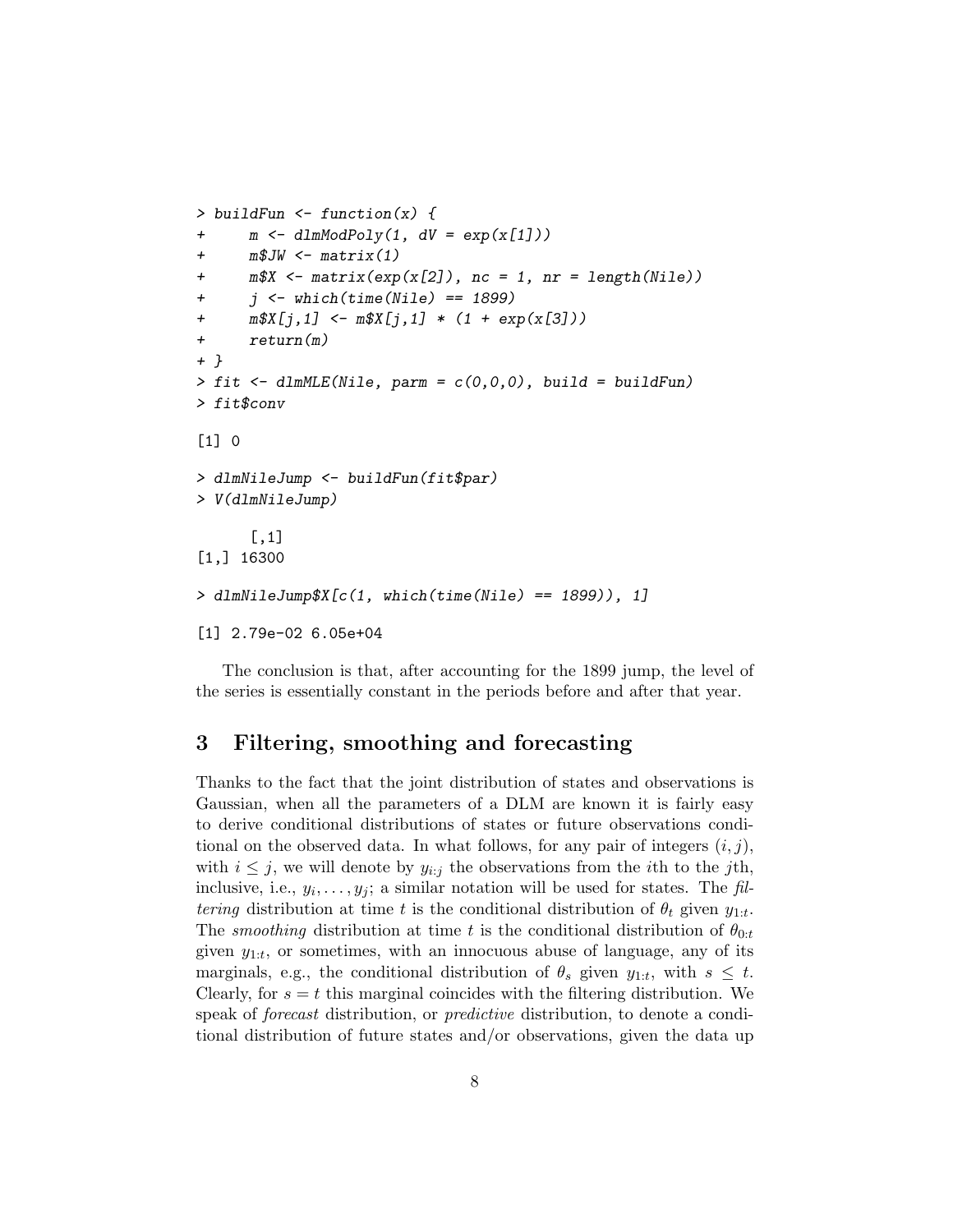to time t. Recursive algorithms, based on the celebrated Kalman filter algorithm or extensions thereof, are available to compute filtering and smoothing distributions. Predictive distributions can be easily derived recursively from the model definition, using as "prior" mean and variance –  $m_0$  and  $C_0$  – the mean and variance of the filtering distribution. This is the usual Bayesian sequential updating, in which the posterior at time t takes the role of a prior distribution for what concerns the observations after time  $t$ . Note that any marginal or conditional distribution, in particular the filtering, smoothing and predictive distributions, is Gaussian and, as such, it is identified by its mean and variance.

# 3.1 Filtering

Consider again the last model fitted to the Nile river data on page 7. Taking the estimated parameters as known, we can compute the filtering distribution using dlmFilter. If n is the number of observations in the data set, dlmFilter returns the mean and variance of the  $n+1$  filtering distributions that can be computed from the data, i.e., the distribution of  $\theta_t$  given  $y_{1:t}$  for  $t = 0, 1, \ldots, n$  (for  $t = 0$ , this is by convention the prior distribution of  $\theta_0$ ).

```
> nileJumpFilt <- dlmFilter(Nile, dlmNileJump)
> plot(Nile, type = 'o', col = "seagreen")
> lines(dropFirst(nileJumpFilt$m), type = 'o',
+ pch = 20, col = "brown")
```
The variances  $C_0, \ldots, C_n$  of the filtering distributions are returned in terms of their singular value decomposition (SVD). The SVD of a symmetric nonnegative definite matrix  $\Sigma$  is  $\Sigma = UD^2U'$ , where U is orthogonal and  $D$  is diagonal. In the list returned by dlmFilter, the  $U$  and  $D$  matrices corresponding to the SVD of  $C_0, \ldots, C_n$  can be found as components U.C and  $D.C$ , respectively. While  $U.C$  is a list of matrices, since the  $D$  part in the SVD is diagonal, D.C consists in a matrix, storing in each row the diagonal entries of succesive D matrices. This decomposition is useful for further calculations one may be interested in, such as smoothing. However, if the filtering variances are of interest per se, then dlm provides the utility function dlmSvd2var, which reconstructs the variances from their SVD. Variances can then be used for example to compute filtering probability intervals, as illustrated below.

> attach(nileJumpFilt) > v <- unlist(dlmSvd2var(U.C, D.C))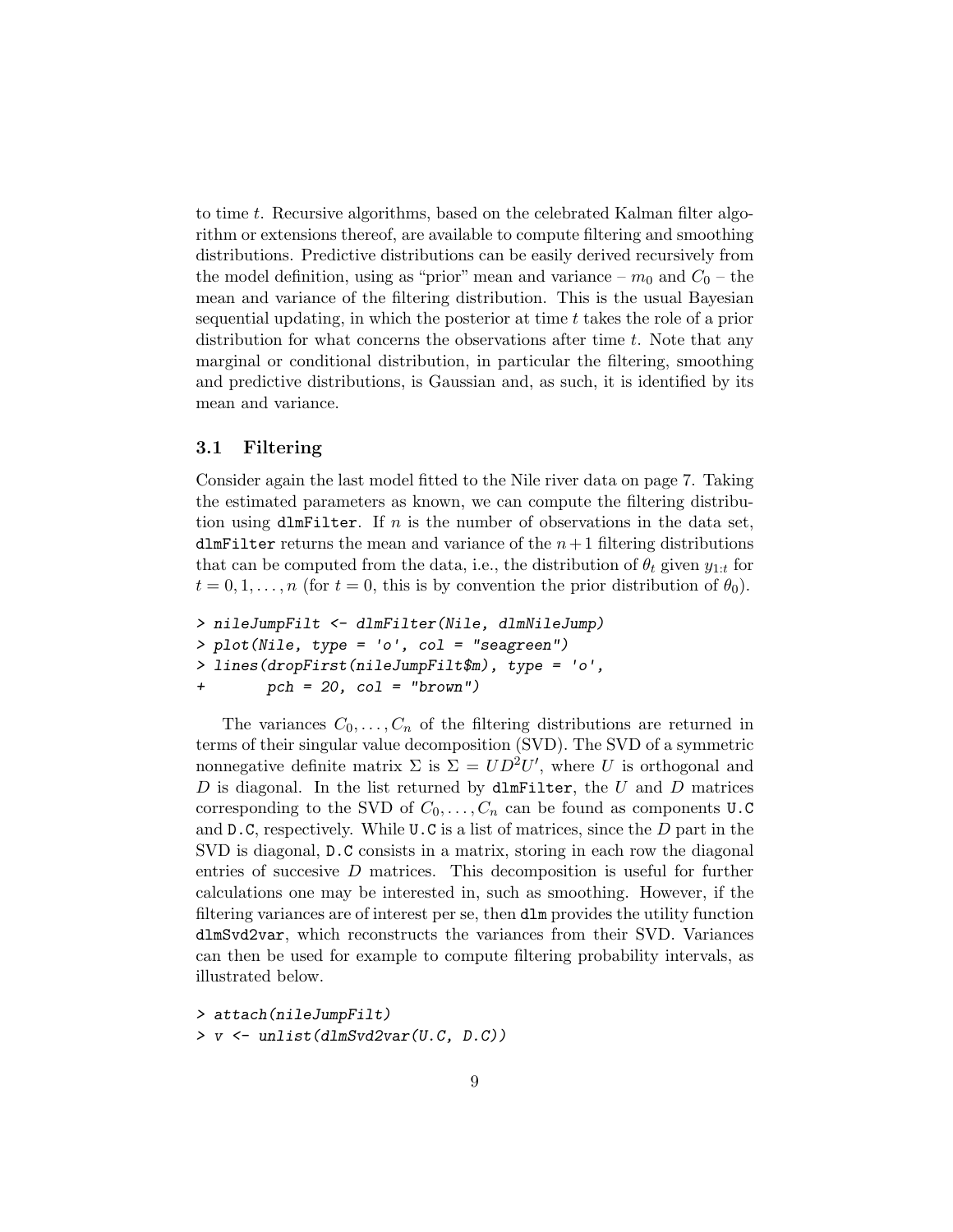

Figure 1: Nile data with filtered level

```
> pl \le dropFirst(m) + qnorm(0.05, sd = sqrt(v[-1]))
> pu \leq dropFirst(m) + qnorm(0.95, sd = sqrt(v[-1]))> detach()
> lines(pl, lty = 2, col = "brown")
> lines(pu, lty = 2, col = "brown")
```
In addition to filtering means and variances, dlmFilter also returns means and variances of the distributions of  $\theta_t$  given  $y_{1:t-1}$ ,  $t = 1, \ldots, n$  (onestep-ahead forecast distributions for the states) and means of the distributions of  $y_t$  given  $y_{1:t-1}$ ,  $t = 1, \ldots, n$  (one-step-ahead forecast distributions for the observations). The variances are returned also in this case in terms of their SVD.

# 3.2 Smoothing

The function dlmSmooth computes means and variances of the smoothing distributions. It can be given a data vector or matrix together with a specific object of class dlm or, alternatively, a "filtered DLM" produced by dlmFilter. The following R code shows how to use the function in the Nile river example.

> nileJumpSmooth <- dlmSmooth(nileJumpFilt) > plot(Nile, type = 'o', col = "seagreen")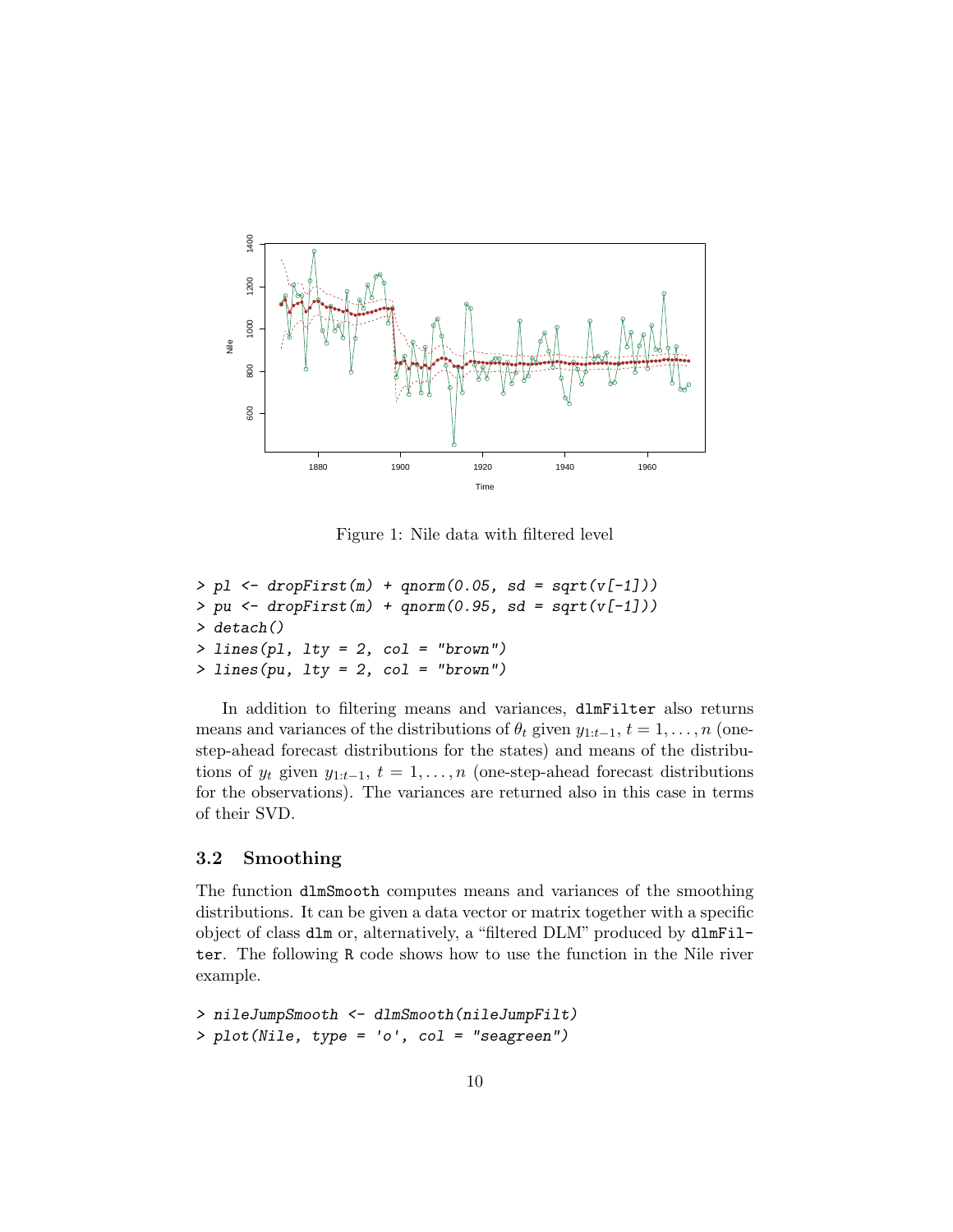```
> attach(nileJumpSmooth)
> lines(dropFirst(s), type = 'o', pch = 20, col = "brown")
> v <- unlist(dlmSvd2var(U.S, D.S))
> pl \le dropFirst(s) + qnorm(0.05, sd = sqrt(v[-1]))
> pu \leftarrow dropFirst(s) + qnorm(0.95, sd = sqrt(v[-1]))> detach()
> lines(pl, lty = 2, col = "brown")
> lines(pu, lty = 2, col = "brown")
```


Figure 2: Nile river data with smoothed level

As a second example, consider the UK gas consumption data set. On a logarithmic scale, this can be reasonably modeled by a DLM containing a quarterly seasonal component and a local linear trend, in the form of an integrated random walk. We first estimate the unknown variances by ML.

```
> lGas <- log(UKgas)
> dlmGas <- dlmModPoly() + dlmModSeas(4)
> buildFun <- function(x) {
+ diag(W(dlmGas))[2:3] <- exp(x[1:2])
+ V(d\text{ImGas}) \leq -\exp(x[3])+ return(dlmGas)
+ }
> (fit \le dlmMLE(1Gas, parm = rep(0, 3), build = buildFun))$conv
```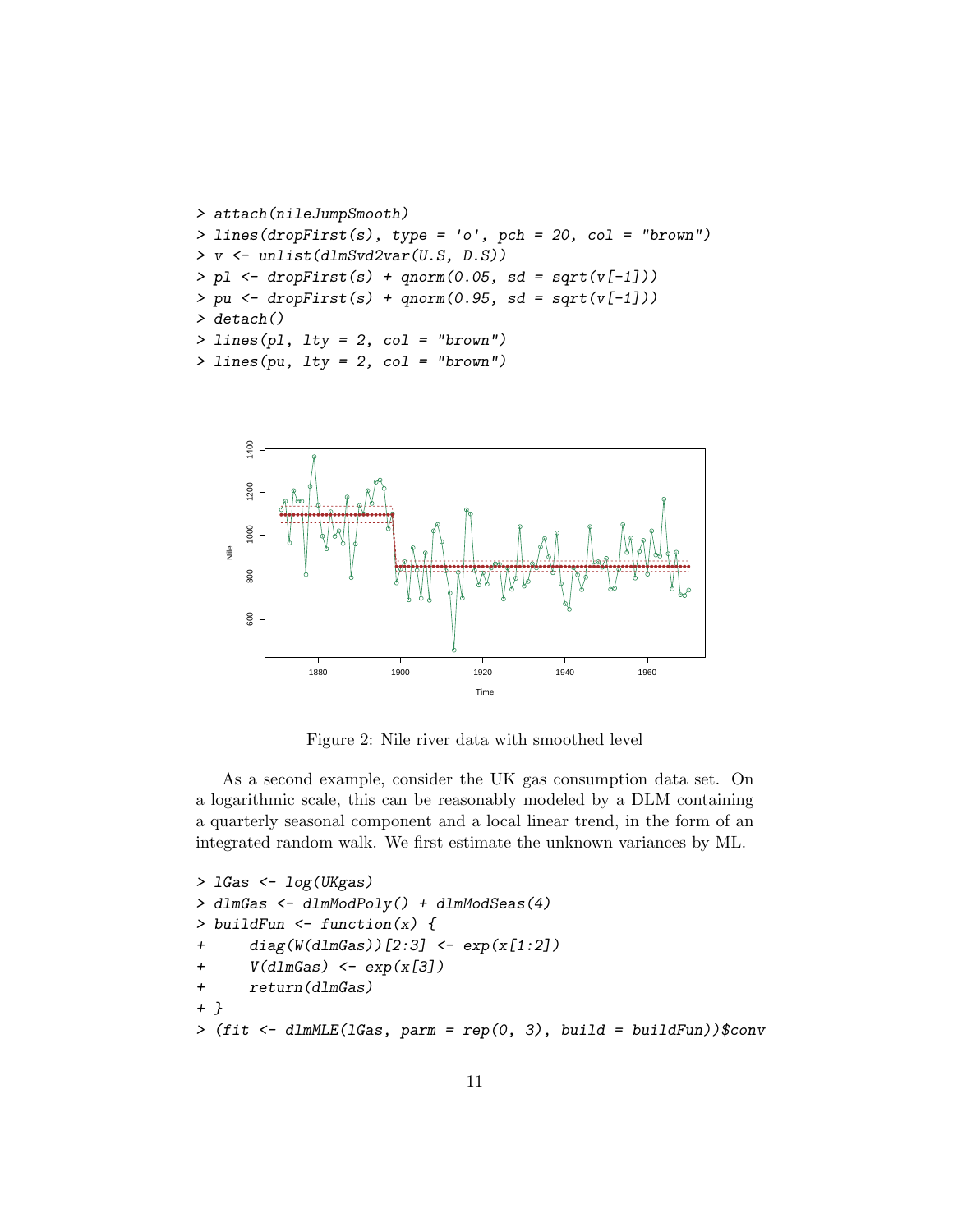```
[1] 0
> dlmGas <- buildFun(fit$par)
> drop(V(dlmGas))
[1] 0.00182
> diag(W(dlmGas))[2:3]
[1] 7.90e-06 3.31e-03
```
Based on the fitted model, we can compute the smoothing estimates of the states. This can be used to obtain a decomposition of the data into a smooth trend plus a stochastic seasonal component, subject to measurement error.

```
> gasSmooth <- dlmSmooth(lGas, mod = dlmGas)
> x <- cbind(lGas, dropFirst(gasSmooth$s[,c(1,3)]))
> colnames(x) <- c("Gas", "Trend", "Seasonal")
> plot(x, type = 'o', main = "UK Gas Consumption")
```


Figure 3: Gas consumption with "trend + seasonal" decomposition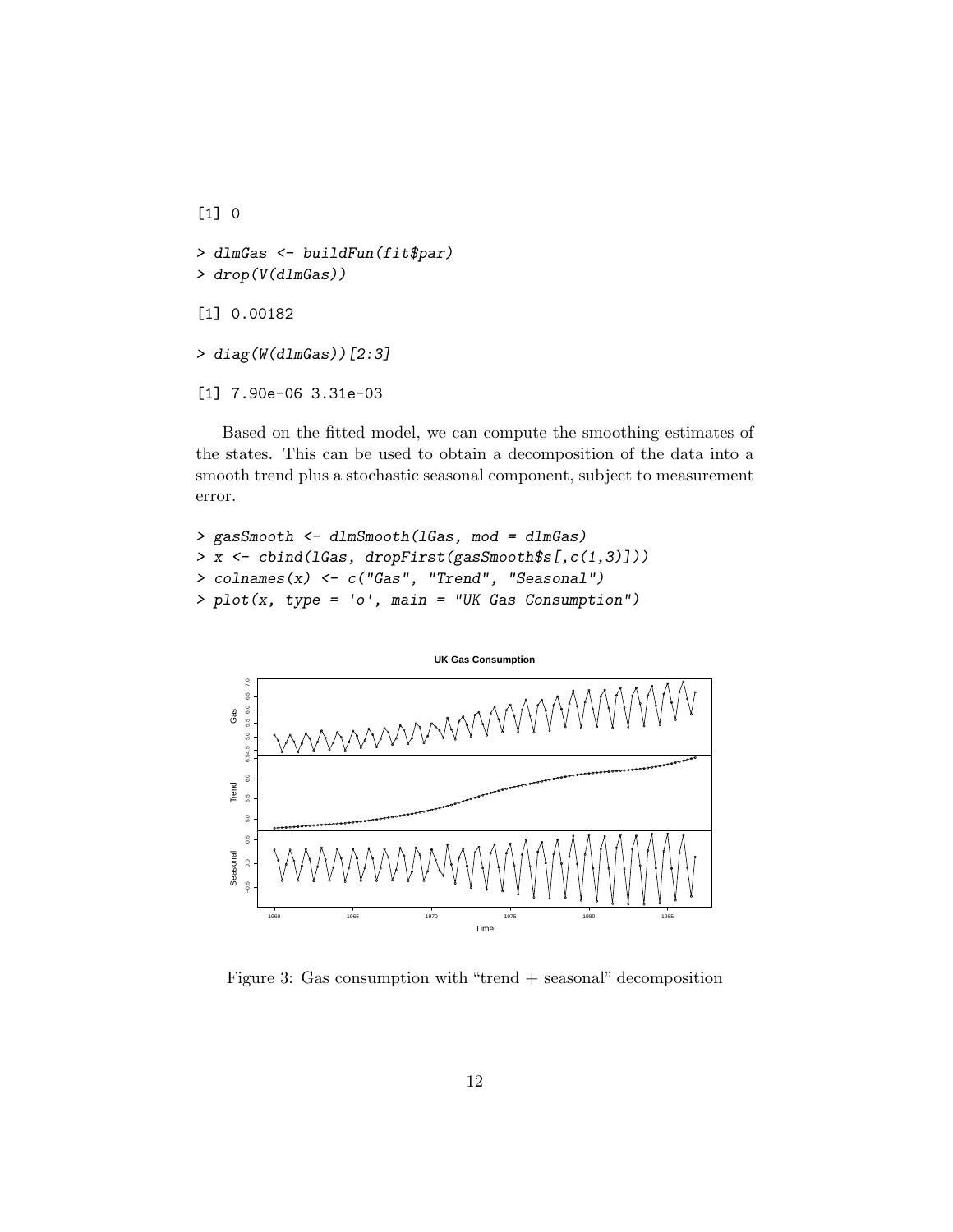# 3.3 Forecasting

Means and variances of the forecast distributions of states and observations can be obtained with the function dlmForecast, as illustrated in the code below. Means and variances of future states and observations are returned in a list as components a, R, f, and Q.

```
> gasFilt <- dlmFilter(lGas, mod = dlmGas)
> gasFore <- dlmForecast(gasFilt, nAhead = 20)
> sqrtR \leq sapply(gasFore$R, function(x) sqrt(x[1,1]))
> pl \leq gasFore$a[,1] + qnorm(0.05, sd = sqrtR)
> pu \leq-gasFore\a[,1] + qnorm(0.95, sd = sqrtR)> x \leq ts.union(window(lGas, start = c(1982, 1)),
+ window(gasSmooth$s[,1], start = c(1982, 1)),
              gasFree$a[,1], pl, pu)> plot(x, plot-type = "single", type = 'o', pch = c(1, 0, 20, 3, 3),+ col = c("darkgrey", "darkgrey", "brown", "yellow", "yellow"),
+ ylab = "Log gas consumption")
> legend("bottomright", legend = c("Observed",
+ "Smoothed (deseasonalized)",
+ "Forecasted level", "90% probability limit"),
+ bty = 'n', pch = c(1, 0, 20, 3, 3), lty = 1,
+ col = c("darkgrey", "darkgrey", "brown", "yellow", "yellow"))
```
# 4 Bayesian analysis of Dynamic Linear Models

If all the parameters defining a DLM are known, then the functions for smoothing and forecasting illustrated in the previous section are all is needed to perform a Bayesian analysis. At least, this is true if one is interested in posterior estimates of unobservable states and future observations or states. In almost every real world application a DLM contains in its specification one or more unknown parameters that need to be estimated. Except for a few very simple models and special priors, the posterior distribution of the unknown parameters – or the joint posterior of parameters and states – does not have a simple form, so the common approach is to use Markov chain Monte Carlo (MCMC) methods to generate a sample from the posterior<sup>1</sup>. MCMC is highly model- and prior-dependent, even within the class of

<sup>&</sup>lt;sup>1</sup>An alternative to MCMC is provided by Sequential Monte Carlo methods, which will not be discussed here.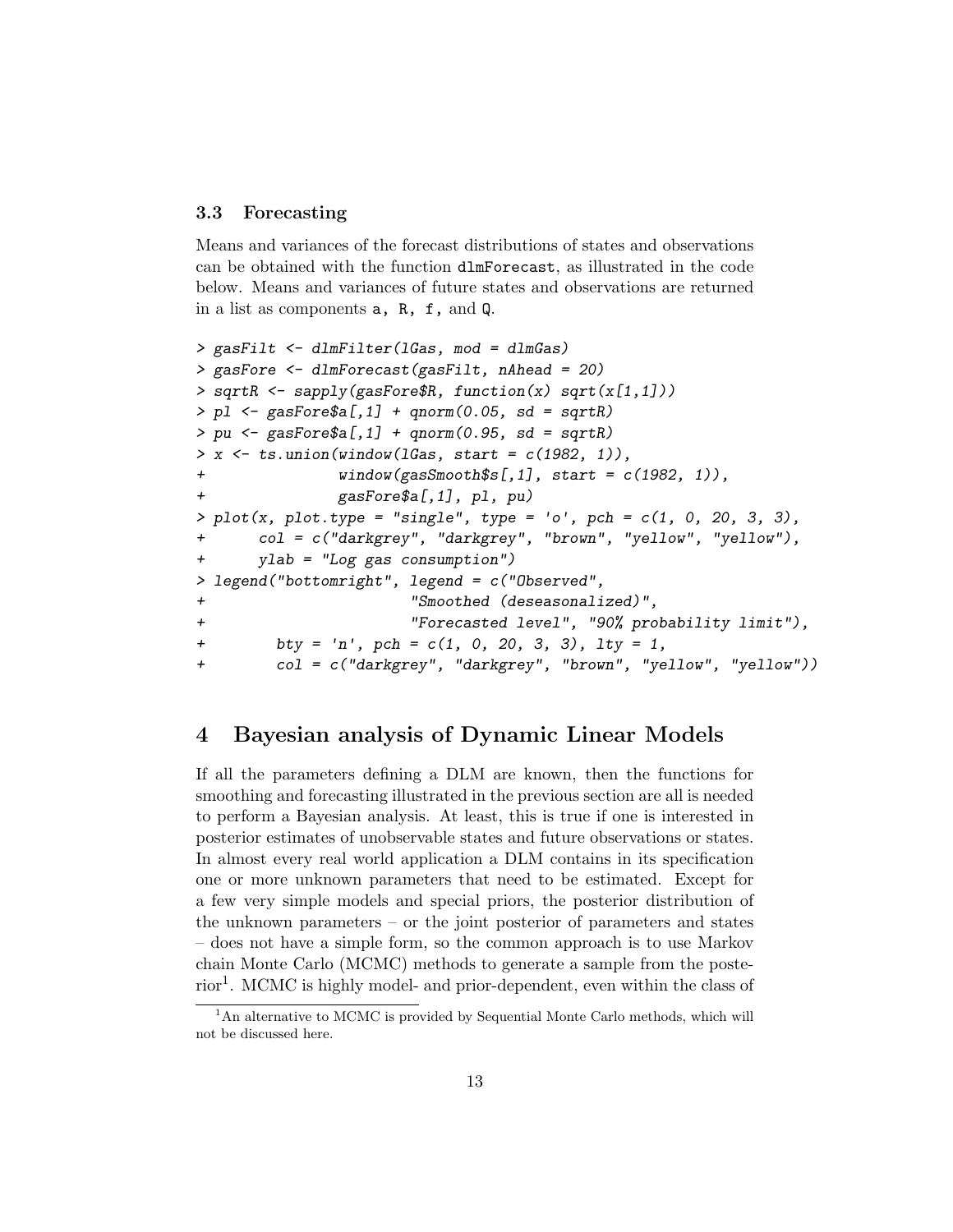

Figure 4: Gas consumption forecast

DLMs, and therefore we cannot give a general algorithm or canned function that works in all cases. However, package dlm provides a few functions to facilitate posterior simulation via MCMC. In addition, the package provides a minimal set of tools for analyzing the output of a sampler.

#### 4.1 Forward filtering backward sampling

One way of obtaining a sample from the joint posterior of parameters and unobservable states is to run a Gibbs sampler, alternating draws from the full conditional distribution of the states and from the full conditionals of the parameters. While generating the parameters is model dependent, a draw from the full conditional distribution of the states can be obtained easily in a general way using the so-called Forward Filtering Backward Sampling (FFBS) algorithm, developed independently by [CK, FS, S]. The algorithm consists essentially in a simulation version of the Kalman smoother. An alternative algorithm can be found in [DK]. Note that, within a Gibbs sampler, when generating the states, the model parameters are fixed at their most recently generated value. The problem therefore reduces to that of drawing from the conditional distribution of the states given the observations for a completely specified DLM, which is efficiently done based on the general structure of a DLM.

In many cases, even if one is not interested in the states but only in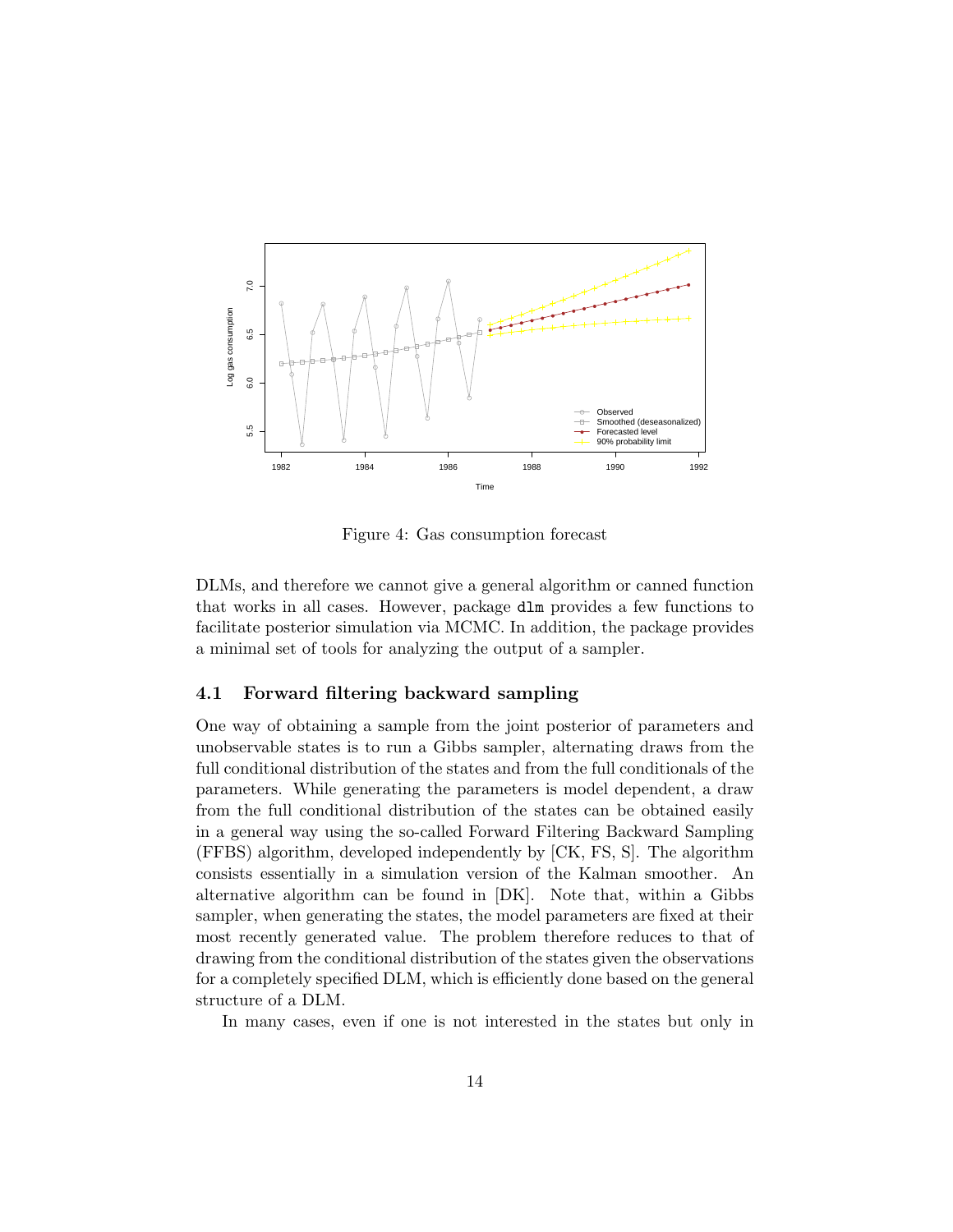the unknown parameters, keeping also the states in the posterior distribution simplifies the Gibbs sampler. This typically happens when there are unknown parameters in the system equation and system variances, since usually conditioning on the states makes those parameters independent of the data and results in simpler full conditional distributions. In this framework, including the states in the sampler can be seen as a data augmentation technique.

In package dlm, FFBS is implemented in the function dlmBSample. To be more precise, this function only performs the backward sampling part of the algorithm, starting from a filtered model. The only argument of dlmBSample is in fact a dlmFiltered object, or a list that can be interpreted as such.

In the code below we generate and plot (Figure 5) ten simulated realizations from the posterior distribution of the unobservable "true level" of the Nile river, using the random walk plus noise model (without level jump, see Section 2). Model parameters are fixed for this example to their MLE.

```
> plot(Nile, type = 'o', col = "seagreen")
> nileFilt <- dlmFilter(Nile, dlmNile)
> for (i in 1:10) # 10 simulated "true" levels
+ lines(dropFirst(dlmBSample(nileFilt)), col = "brown")
```


Figure 5: Nile river with simulated true levels

The figure would look much different had we used the model with a jump!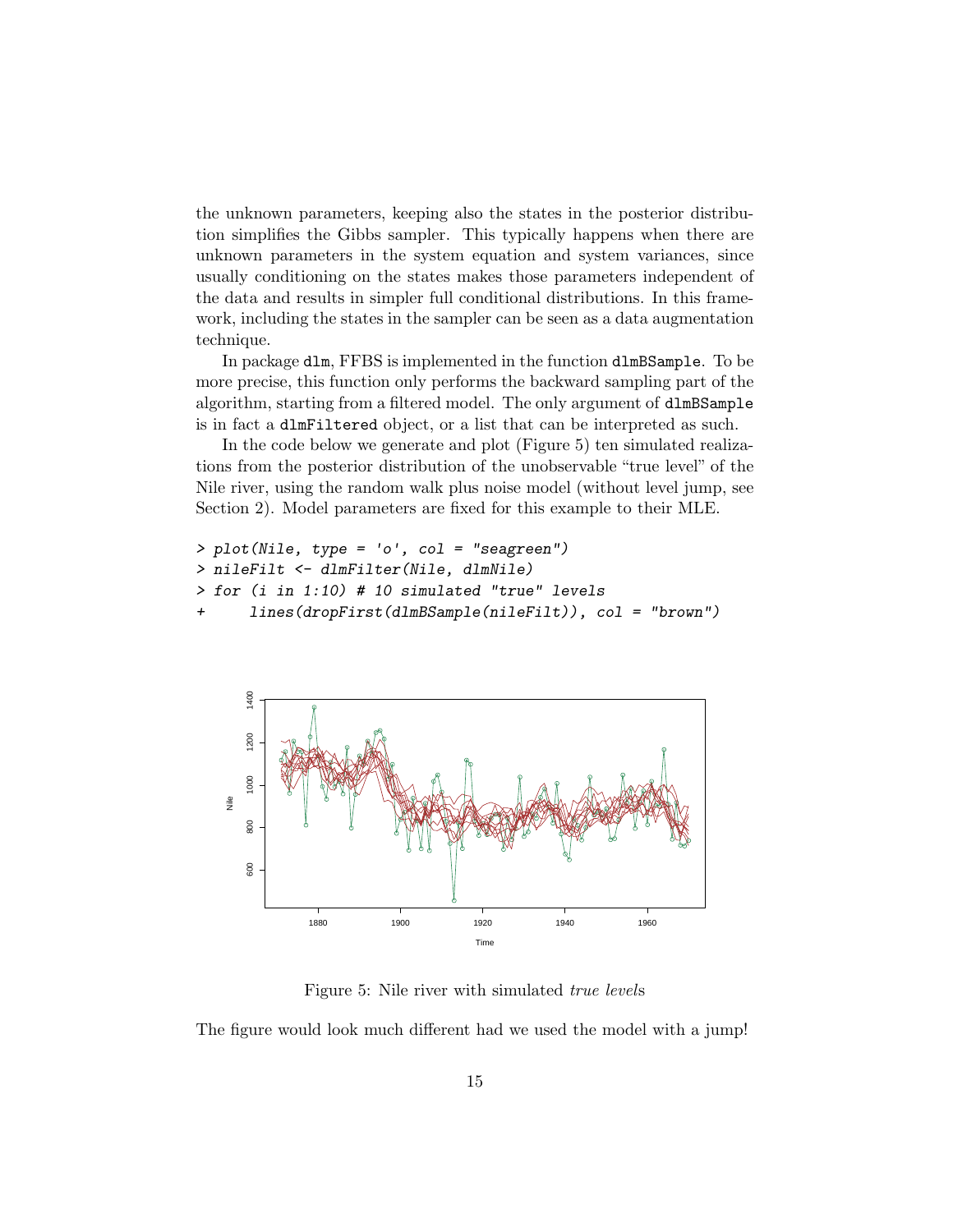# 4.2 Adaptive rejection Metropolis sampling

Gilks and coauthors developed in [GBT] a clever adaptive method, based on rejection sampling, to generate a random variable from any specified continuous distribution. Although the algorithm requires the support of the target distribution to be bounded, if this is not the case one can, for all practical purposes, restrict the distribution to a very large but bounded interval. Package dlm provides a port to the original C code written by Gilks with the function arms. The arguments of arms are a starting point, two functions, one returning the log of the target density and the other being the indicator of its support, and the size of the requested sample. Additional arguments for the log density and support indicator can be passed via the ... argument. The help page contain several examples, most of them unrelated to DLMs. A nontrivial one is the following, dealing with a mixture of normals target. Suppose the target is

$$
f(x) = \sum_{i=1}^{k} p_i \phi(x; \mu_i, \sigma_i),
$$

where  $\phi(\cdot;\mu,\sigma)$  is the density of a normal random variable with mean  $\mu$  and variance  $\sigma^2$ . The following is an R function that returns the log density at the point x:

```
> lmixnorm <- function(x, weights, means, sds) {
+ log(crossprod(weights, exp(-0.5 * ((x - means) / sds)^2
+ -\log(sds))+ }
```
Note that the weights  $p_i$ 's, as well as means and standard deviations, are additional arguments of the function. Since the support of the density is the entire real line, we use a reasonably large interval as "practical support".

```
> y <- arms(0, myldens = lmixnorm,
+ indFunc = function(x,...) (x > (-100)) * (x < 100),
+ n = 5000, weights = c(1, 3, 2),
+ means = c(-10, 0, 10), sds = c(7, 5, 2)> summary(y)
  Min. 1st Qu. Median Mean 3rd Qu. Max.
 -34.4 -3.9 2.3 1.6 9.0 18.2
```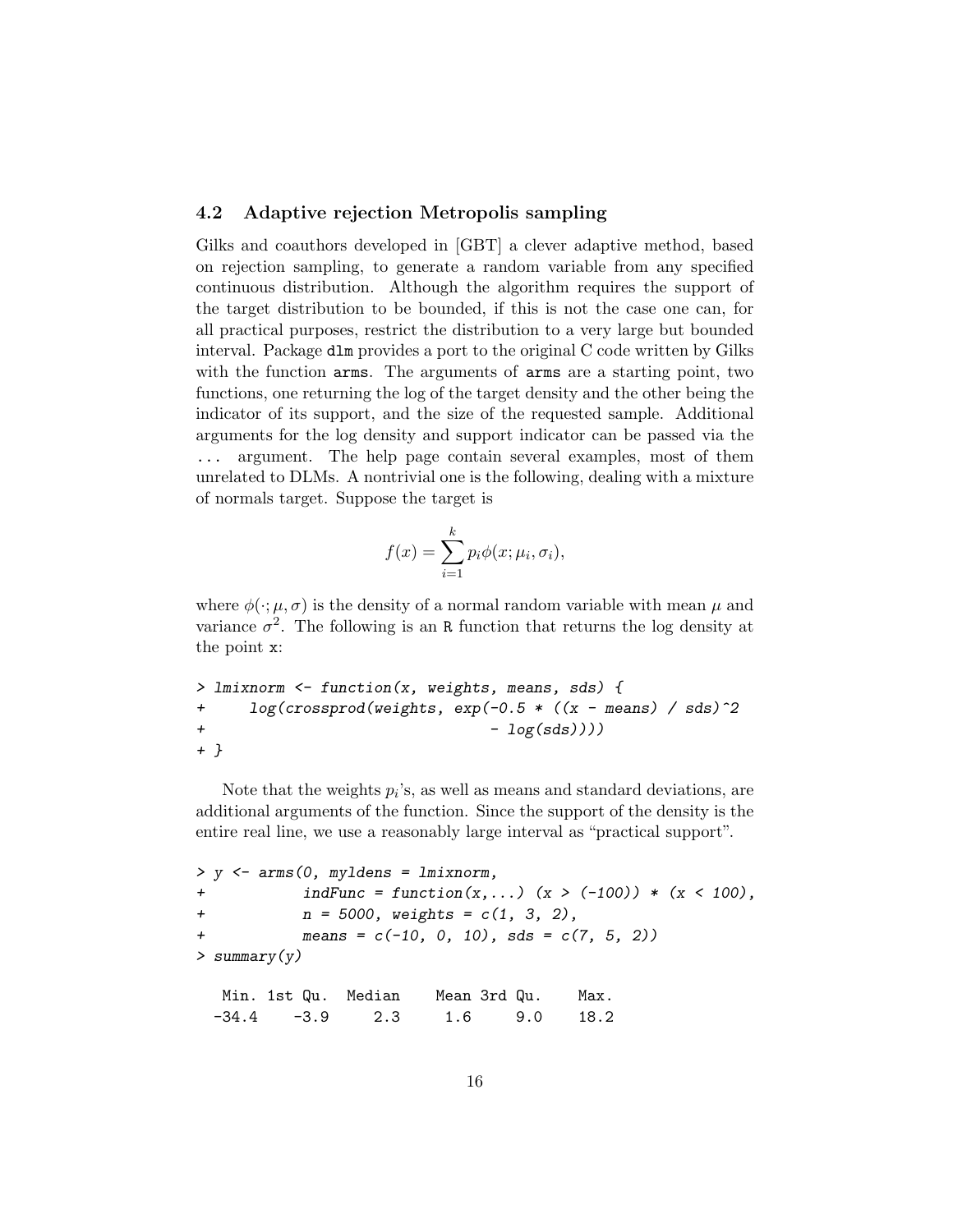```
> library(MASS)
> truehist(y, prob = TRUE, ylim = c(0, 0.08), bty = 'o')
> curve(colSums(c(1, 3, 2) / 6 *
+ dnorm(matrix(x, 3, length(x), TRUE),
+ mean = c(-10, 0, 10), sd = c(7, 5, 2)),
+ add = TRUE)
> legend(-25, 0.07, "True density", lty = 1, bty = 'n')
```


Figure 6: Mixture of 3 Normals

A useful extension in the function arms is the possibility of generating samples from multivariate target densities. This is obtained by generating a random line through the starting, or current, point and applying the univariate ARMS algorithm along the selected line. Several examples of this type of application are contained in the help page.

### 4.3 Gibbs sampling: an example

We provide in this section a simple example of a Gibbs sampler for a DLM with unknown variances. This type of model is rather common in applications and is sometimes referred to as d-inverse-gamma model.

Consider again the UK gas consumption data modeled as a local linear trend plus a seasonal component, observed with noise. The model is based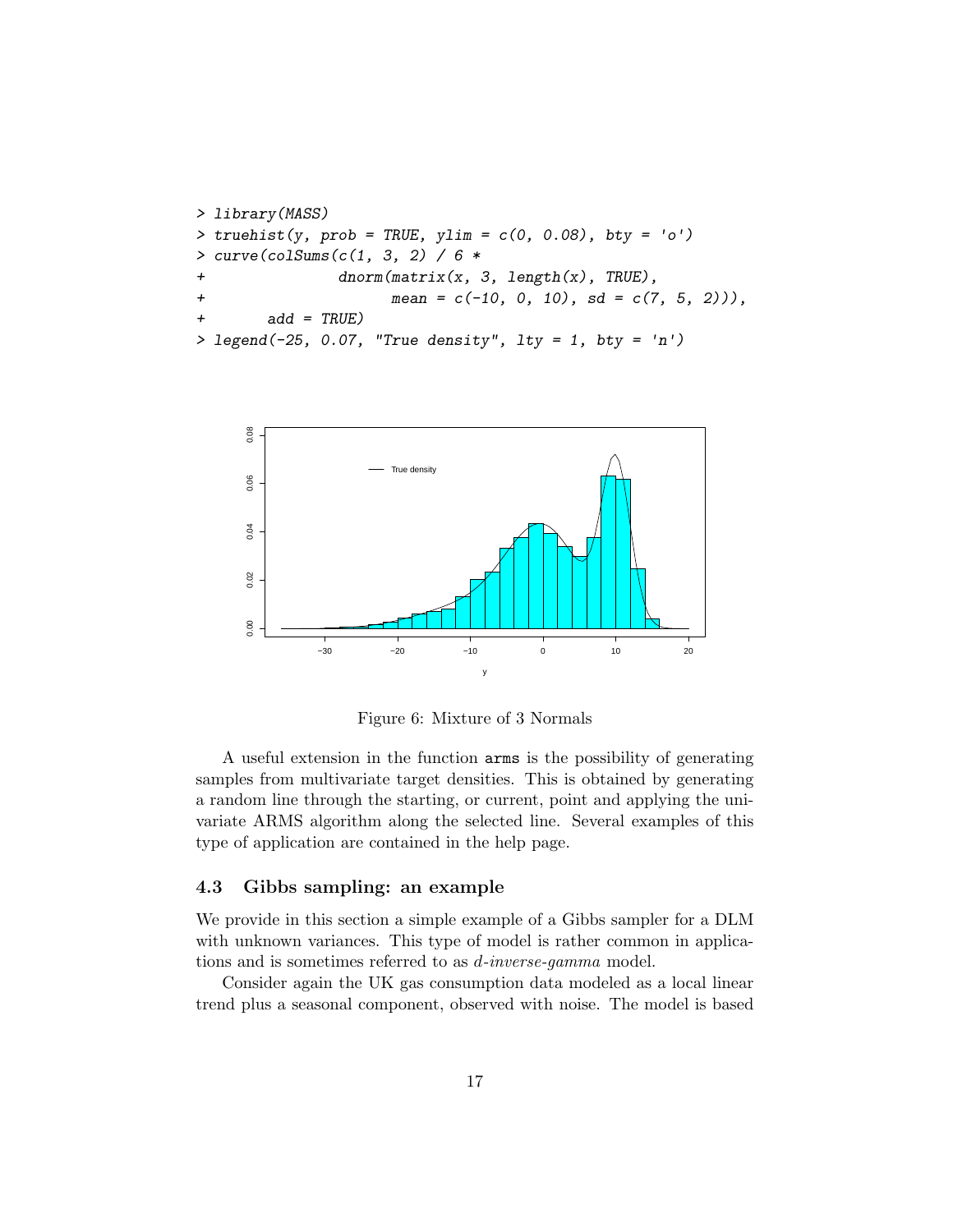on the unobserved state

$$
\theta_t = \left(\mu_t \; \beta_t \; s_t^{(1)} \; s_t^{(2)} \; s_t^{(3)}\right)',
$$

where  $\mu_t$  is the current level,  $\beta_t$  is the slope of the trend,  $s_t^{(1)}$  $\binom{1)}{t},s_t^{(2)}$  $t^{(2)}$  and  $s^{(3)}_t$ t are the seasonal components during the current quarter, previous quarter, and two quarters back. The observation at time  $t$  is given by

$$
y_t = \mu_t + s_t^{(1)} + v_t, \qquad v_t \sim \mathcal{N}(0, \sigma^2).
$$

We assume the following dynamics for the unobservable states:

$$
\mu_t = \mu_{t-} + \beta_{t-1},
$$
  
\n
$$
\beta_t = \beta_{t-1} + w_t^{\beta}, \qquad w_t^{\beta} \sim \mathcal{N}(0, \sigma_{\beta}^2)
$$
  
\n
$$
s_t^{(1)} = -s_{t-1}^{(1)} - s_{t-1}^{(2)} - s_{t-1}^{(3)} + w_t^{\beta}, \qquad w_t^{\beta} \sim \mathcal{N}(0, \sigma_s^2)
$$
  
\n
$$
s_t^{(2)} = s_{t-1}^{(1)},
$$
  
\n
$$
s_t^{(3)} = s_{t-1}^{(2)}.
$$

In terms of the DLM representing the model, the above implies

$$
V = [\sigma^2],
$$
  
 
$$
W = \text{diag}(0, \sigma_\beta^2, \sigma_s^2, 0, 0).
$$

For details on the model, see [WH]. The unknown parameters are therefore the three variances  $\sigma^2, \sigma_\beta^2$ , and  $\sigma_s^2$ . We assume for their inverse, i.e., for the three precisions, independent gamma priors with mean  $a, a_{\theta,2}, a_{\theta,3}$  and variance  $b, b_{\theta,2}, b_{\theta,3}$ , respectively.

Straightforward calculations show that, adding the unobservable states as latent variables, a Gibbs sampler can be run based on the following full conditional distributions:

$$
\theta_{0:n} \sim \mathcal{N}( ),
$$
\n
$$
\sigma^2 \sim \mathcal{IG}\left(\frac{a^2}{b} + \frac{n}{2}, \frac{a}{b} + \frac{1}{2}SS_y\right),
$$
\n
$$
\sigma_\beta^2 \sim \mathcal{IG}\left(\frac{a_{\theta,2}^2}{b_{\theta,2}} + \frac{n}{2}, \frac{a_{\theta,2}}{b_{\theta,2}} + \frac{1}{2}SS_{\theta,2}\right),
$$
\n
$$
\sigma_s^2 \sim \mathcal{IG}\left(\frac{a_{\theta,3}^2}{b_{\theta,3}} + \frac{n}{2}, \frac{a_{\theta,3}}{b_{\theta,3}} + \frac{1}{2}SS_{\theta,3}\right),
$$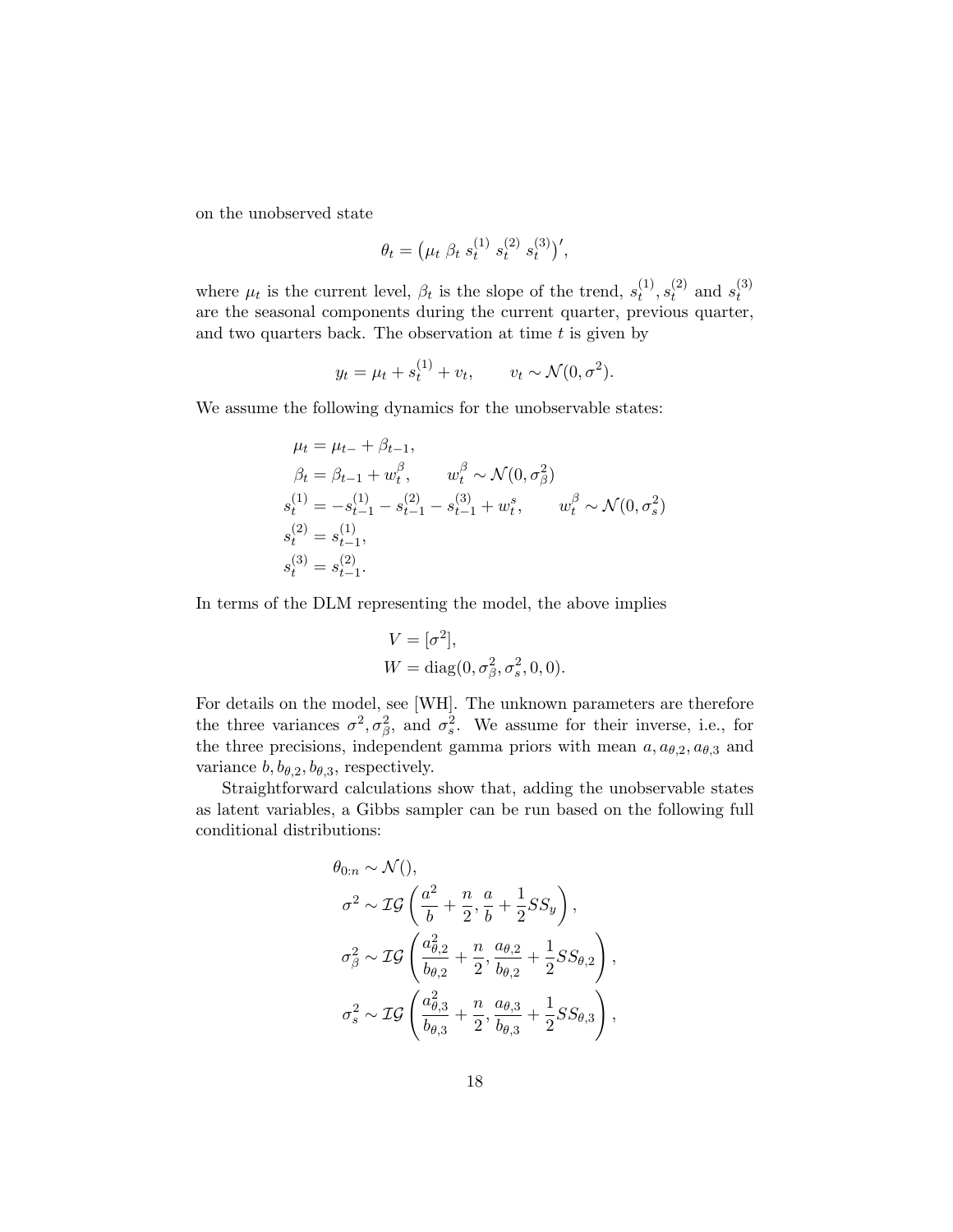with

$$
SS_y = \sum_{t=1}^{n} (y_t - F_t \theta_t)^2,
$$
  
\n
$$
SS_{\theta,i} = \sum_{t=1}^{T} (\theta_{t,i} - (G_t \theta_{t-1})_i)^2, \qquad i = 2, 3.
$$

The full conditional of the states is normal with some mean and variance that we don't need to derive explicitely, since dlmBSample will take care of generating  $\theta_{0:n}$  from the appropriate distribution.

The function dlmGibbsDIG, included in the package more for didactical reasons than anything else, implements a Gibbs sampler based on the full conditionals described above. A piece of R code that runs the sampler will look like the following.

```
> outGibbs <- dlmGibbsDIG(lGas, dlmModPoly(2) + dlmModSeas(4),
+ a.y = 1, b.y = 1000, a.theta = 1,
+ b.theta = 1000,
+ n.sample = 1100, ind = c(2, 3),
+ save.states = FALSE)
```
After discarding the first 100 values as burn in, plots of simulated values and running ergodic means can be obtained as follows, see Figure 7.

```
> burn <- 100
> attach(outGibbs)
> dV \leftarrow dV[-(1:burn)]> dW < - dW[-(1:burn),]> detach()
> par(mfrow=c(2,3), mar=c(3.1,2.1,2.1,1.1))
> plot(dV, type = 'l', xlab = '''', ylab = '''',+ main = expression(sigma^2))
> plot(dW[ , 1], type = '1', xlab = '''', ylab = '''',main = expression(sigma[beta]^{2})> plot(dW[ , 2], type = '1', xlab = '''', ylab = '''',+ main = expression(sigma[s]^2))
> use <- length(dV) - burn
> from <- 0.05 * use
> at <- \text{prety}(c(0, \text{ use}), n = 3); at <- \text{at}[at \geq f\text{ from}]> plot(ergMean(dV, from), type = 'l', xaxt = 'n',
```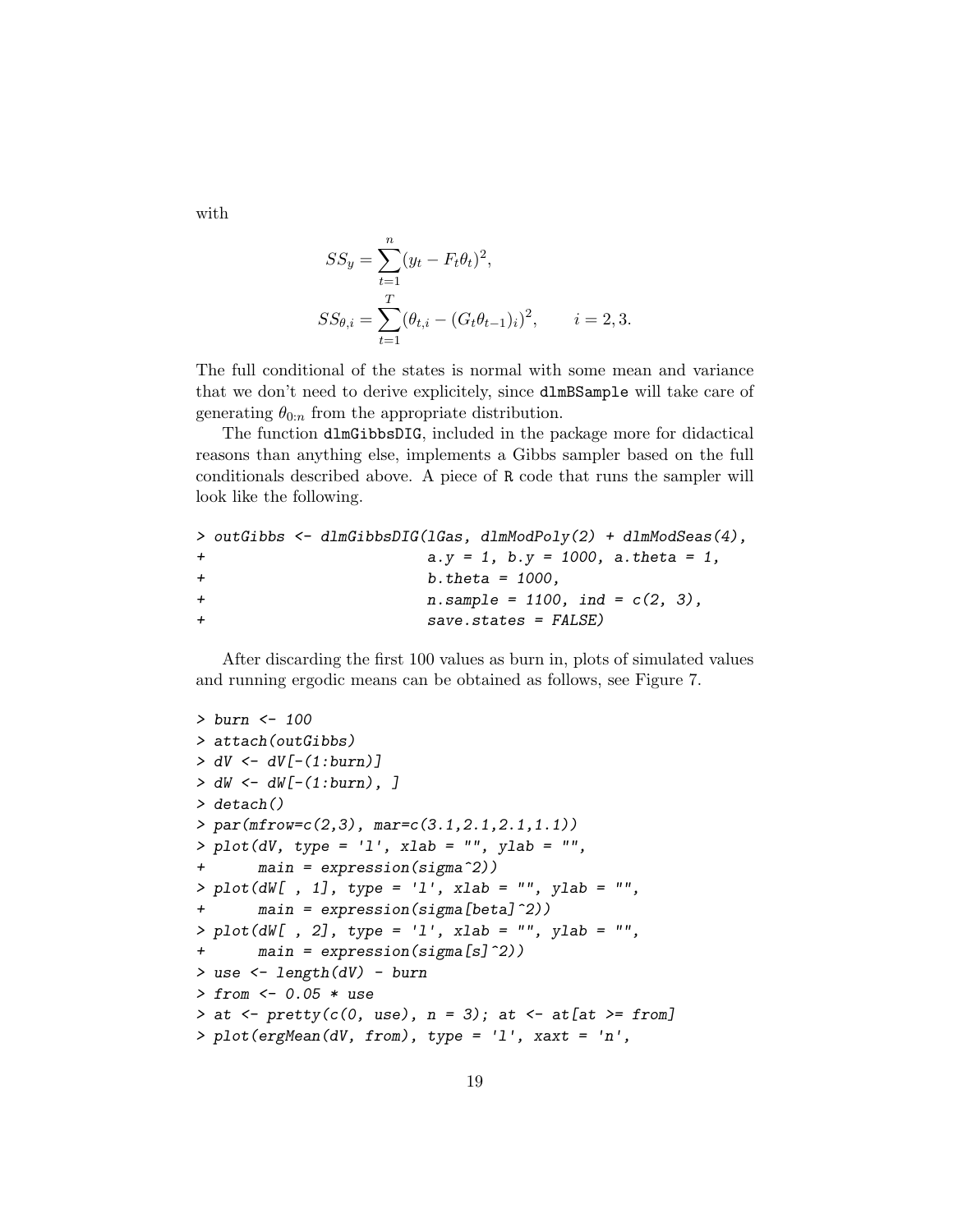

Figure 7: Trace plots (top) and running ergodic means (bottom)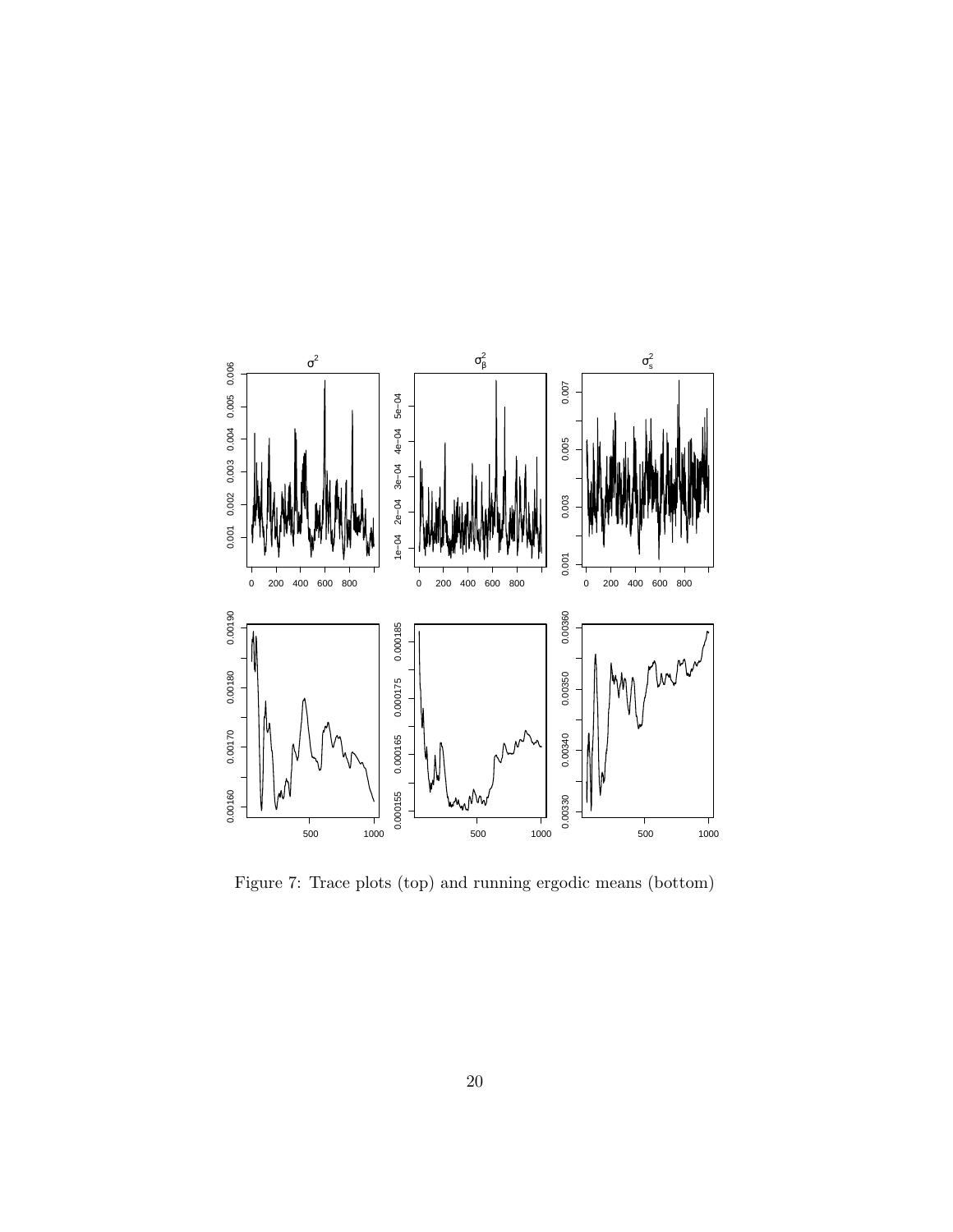```
+ xlab = "", ylab = "")
> axis(1, at = at - from, labels = format(at))> plot(ergMean(dW[ , 1], from), type = 'l', xaxt = 'n',
+ xlab = "", ylab = "")> axis(1, at = at - from, labels = format(at))> plot(ergMean(dW[, 2], from), type = 'l', xaxt = 'n',xlab = "", ylab = "")> axis(1, at = at - from, labels = format(at))
```
Posterior estimates of the three unknown variances, from the Gibbs sampler output, together with their Monte Carlo standard error, can be obtained using the function mcmcMean.

> mcmcMean(cbind(dV[-(1:burn)], dW[-(1:burn), ]))

W.2 W.3 1.59e-03 1.67e-04 3.61e-03 (1.05e-04) (6.11e-06) (9.33e-05)

# 5 Concluding remarks

We have described and illustrated the main features of package dlm. Although the package has been developed with Bayesian MCMC-based applications in mind, it can also be used for maximum likelihood estimation and Kalman filtering/smoothing. The main design objectives had been flexibility and numerical stability of the filtering, smoothing, and likelihood evaluation algorithms. These two goals are somewhat related, since naive implementations of the Kalman filter are known to suffer from numerical instability for general DLMs. Therefore, in an environment where the user is free to specify virtually any type of DLM, it was important to try to avoid as much as possible the aforementioned instability problems. The algorithms used in the package are based on the sequential evaluation of variance matrices in terms of their SVD. While this can be seen as a form of square root filter (smoother), it is much more robust than the standard square root filter based on the propagation of Cholesky decomposition. In fact, the SVDbased algorithm does not even require the matrix  $W$  to be invertible. (It does require  $V$  to be nonsingular, however).

As far as Bayesian inference is concerned, the package provides the tools to easily implement a Gibbs sampler for any univariate or multivariate DLM. The functions dlmBSample to generate the states and arms, the multivariate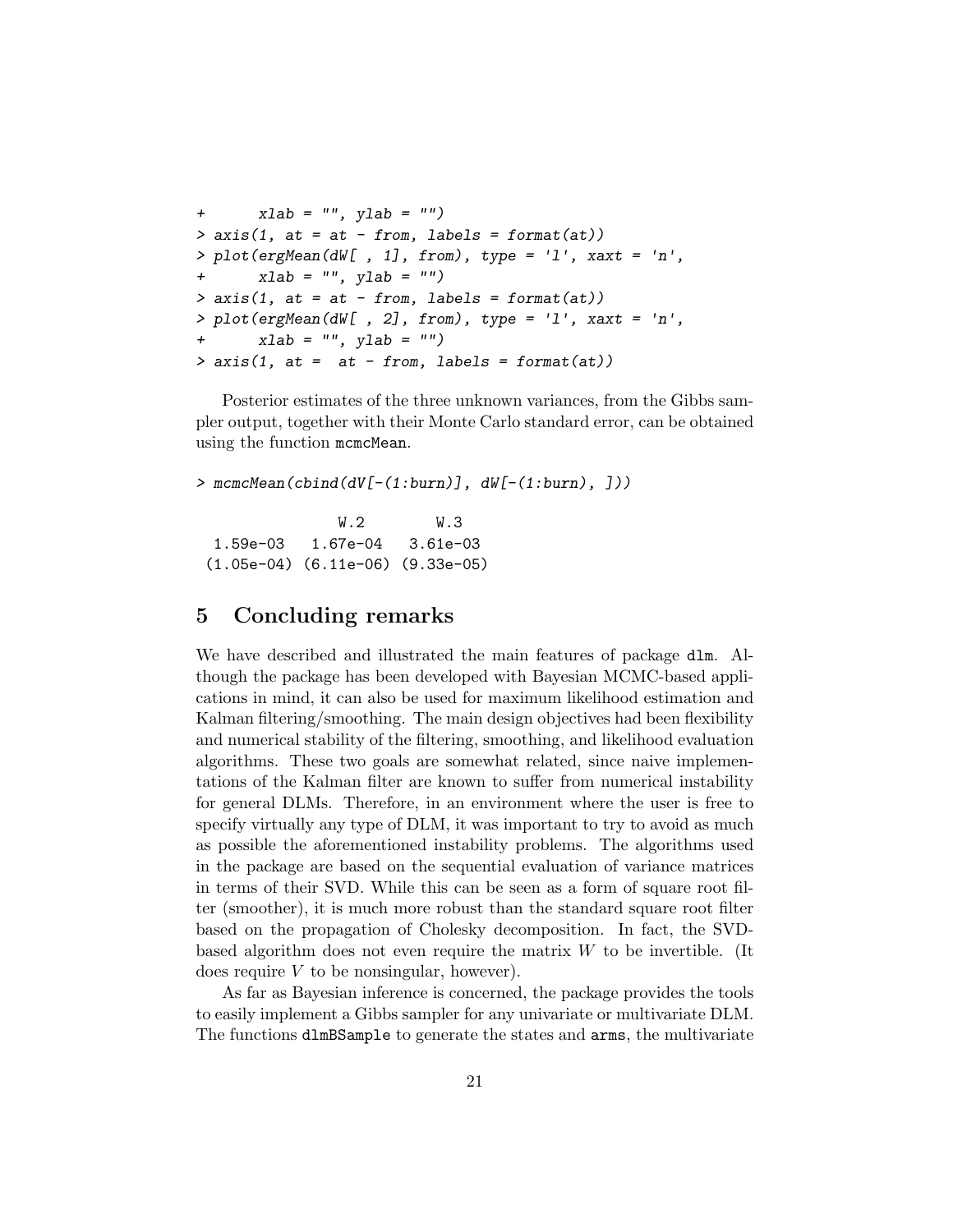estension of ARMS, can be used alone or in combination in a Gibbs sampler, allowing the user to carry out Bayesian posterior inference for a wide class of models and priors.